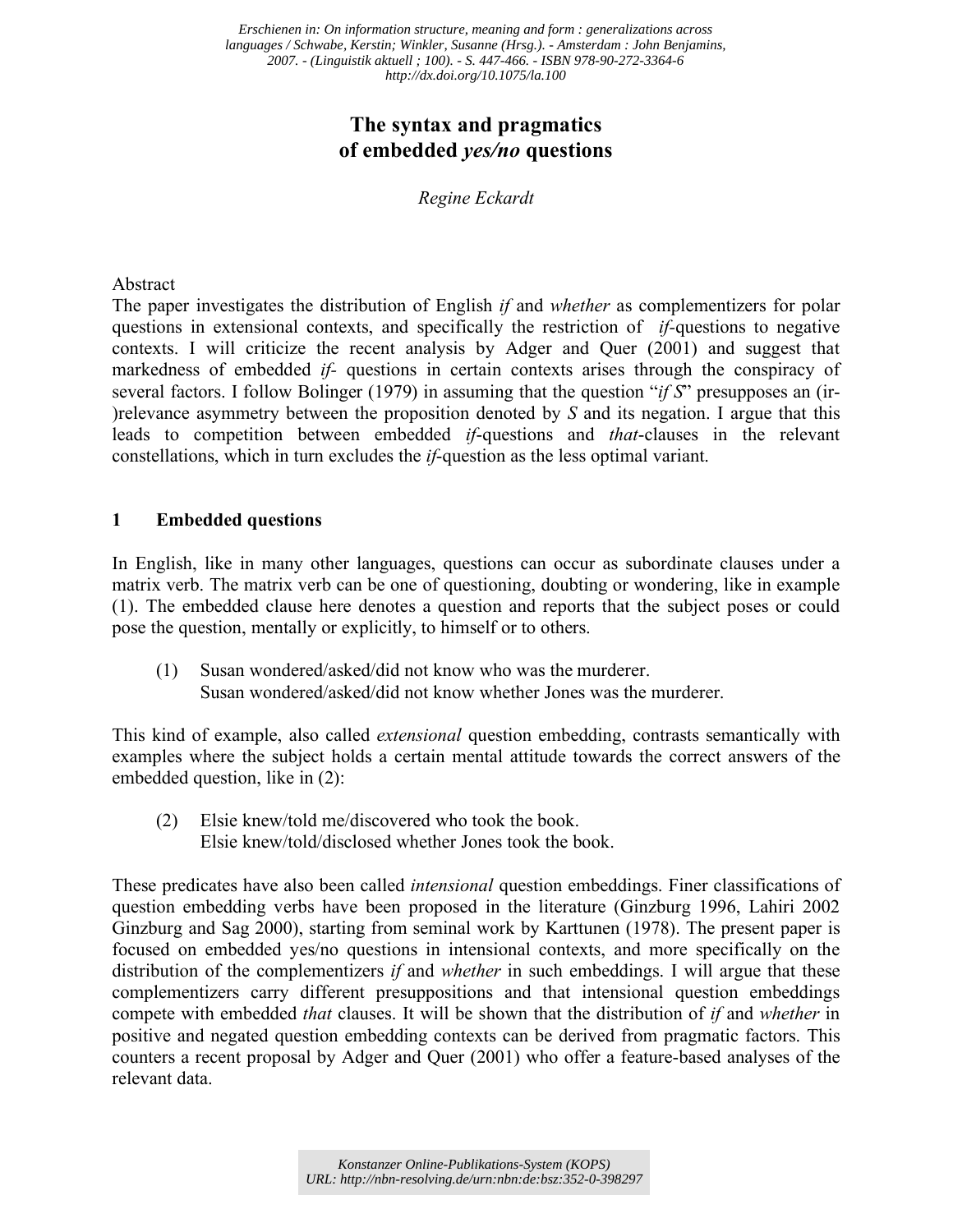The paper is organized as follows: In section 2, I will briefly review the relevant examples of embedded *yes/no* questions and the puzzling preferences for complementizing *if* and *whether* reported by native speakers. Section 3 is devoted to an exposition and critique of Adger and Quer's (2001) analysis of these data. In section 4, I propose that the presuppositions of *whether* and *if*, as well as competition between embedded *if* and *that-*clauses, should be used as the basic ingredients for a pragmatic account of the data. This claim will be exemplified on basis of the verb *admit* that, in some sense, constitutes a prototypical embedding verb for the phenomena under debate. In section 5, I will show how this basic account can be generalized to other question embedding verbs. The final section is devoted to the discussion of the notoriously shaky nature of speakers' judgments in this particular area. Side remarks to that end pervade not only the literature (see the very balanced survey in Huddleston and Pullum 2002: 973ff. ), they are likewise issued at several places within the present paper. I will argue that we witness a case of ongoing language change in this area, where presuppositions that were a stable part of the lexicon at earlier stages are presently weakened and neglected by speakers, depending on their idiolectal lexicon. This observation lends further support to the proposed analysis in contrast to one which is anchored in the core syntax: While Adger and Quer have little to say about idiolectal variation apart from the remark that they only intend to describe their own, concise judgments about the data, a pragmatic account can link variation to general processes in language change.

As a kind of prelude, let me point out a certain pragmatic asymmetry between embedded constituent questions and *yes/no* questions. Consider a sentence like (3).

(3) Elsie knew / told me who took the book.

Such a sentence will be unmarked and felicitous, no matter whether the speaker knows the answer to the question '*who took the book?*' or not. The example with the verb *told* even strongly suggests that I know the answer. A sentence like (4), in contrast, sounds somewhat irksome in a situation where the speaker already knows whether there will be a talk on Monday. The context in brackets explicates this situation.

(4) (We cannot meet on Monday because there will be a talk at 2 pm. – Should I also tell Elsie? This is unnecessary, ...) Elsie knows whether there will be a talk on Monday.

If we judge the well-formedness of sentence in (4) in isolation, it is clearly grammatical and matches the approved pattern in (2). It is likewise not contradictory or semantically marked in the context in (4). However, informants who are confronted with discourse like in (4) usually show a strong dispreference for the pattern even to the claim that (4) is grammatically illformed.1 Upon closer reflection, they react by saying that an embedded *that*-clause would be the preferred option in this context. Interestingly, embedded constituent questions do not seem to evoke this kind of reaction easily. The discourse in (5) does not suffer from the same markedness as (4).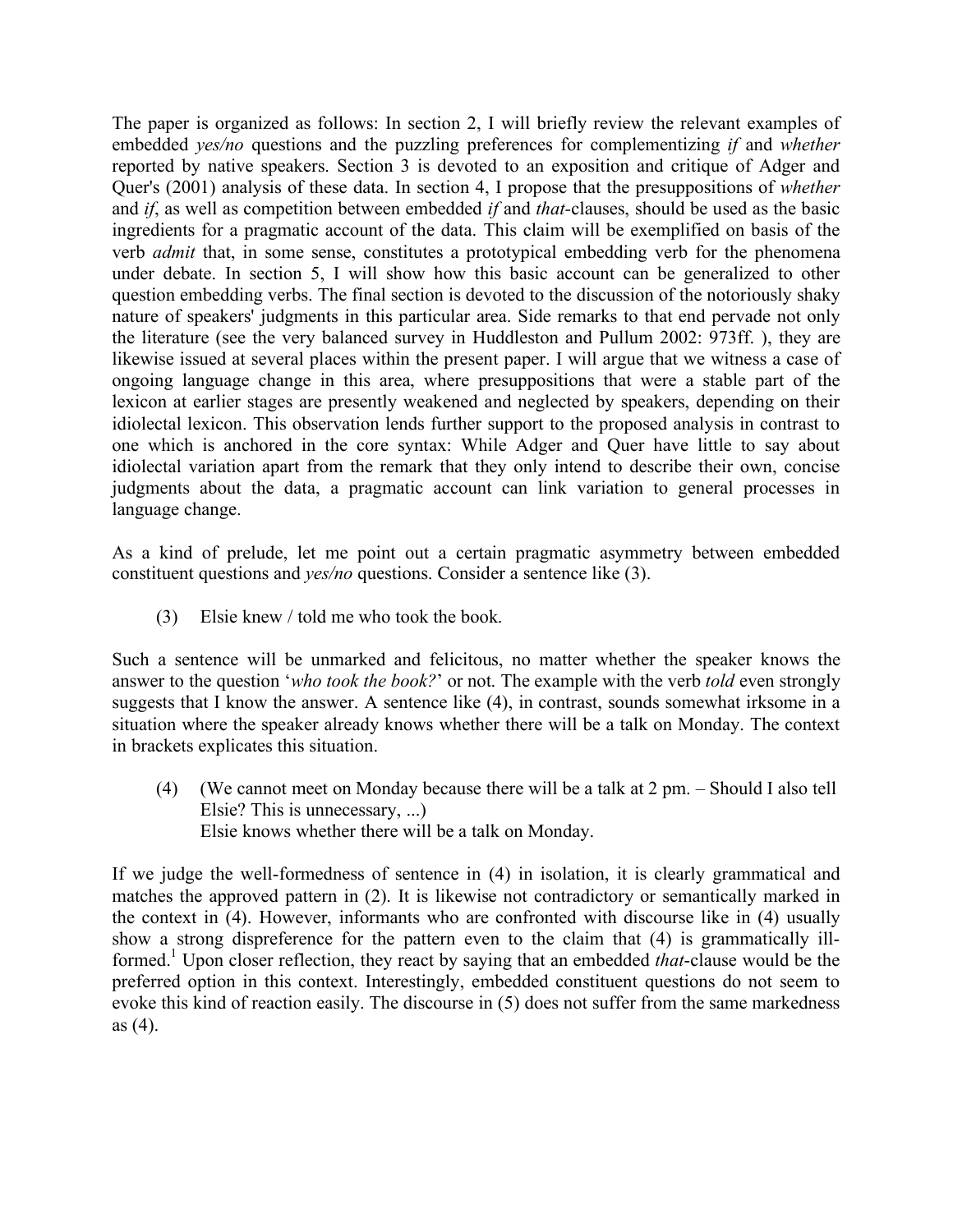(5) (We now got all responses to our invitation to the Christmas party. Tom will come, Sue and Linda, and Peter, Paul and Mary will come. – Should I also tell Elsie? No, that's unnecessary.…) Elsie already knows who will come to the party. I already told Elsie who will come to the party.

The contrast in (4) suggests that an embedded *yes/no* question potentially has to compete with the corresponding embedded *that*-clause. Speakers perceive the *that*-clause as a vital alternative to an embedded question in intensional contexts, and the embedded question appears to be the marked, or more complex alternative. If this more complex way of putting things is to be used, the speaker must have good reason to do so. This ties in with comparable analyses for the use of lexical pairs like *kill*/*cause to die* that have received revived interest in the development of bidirectional optimality theory (Blutner 2000, Jäger 2002).

As we can see from example (5), no similar competition seems to arise between embedded constituent questions and their answers. This observation does not necessarily contradict the proposed explanation of (4) but seems to highlight a structural difference between constituent questions and yes/no questions. The answer to a *yes/no* question consists necessarily of just the confirmation or negation of the proposition at issue. Hence, a *yes/no* question has necessarily always an equally brief answer. Constituent questions, however, are structurally tied to a potential list of answers, as it is structurally possible that more than one instantiation of the *wh*phrase lead to true propositions. (Note that we are concerned with *structural* possibilities here. Of course, the meaning of the question can *logically* imply that there can be at most one positive answer.) We can therefore assume that, in the search for the optimal realization of a given embedded proposition, our grammar requires us to weigh *yes/no*- questions against *that*-clauses, but *not* constituent questions against their answers—even if that answer be known. Cases like these can help us to come to a better understanding of the range of competing structures in OT accounts, a notoriously debated issue in the development of this kind of approach.

I will, however, restrict my attention to a limited application of these observations and assumptions here. It will be proposed that markedness effects like in (4)—which arise in a completely context-driven and productive manner in that example—have turned into part of the grammar of certain question embedding verbs (of German and English), and of a certain type of embedded question (*if* in contrast to *whether*) in English. If the proposed analysis is found to be tenable, it will open a new range of mechanisms in which semantics and pragmatics can tie in with the syntax of a language.

## **2 Embedded yes/no questions:** *whether* **or** *if*

In a recent article, Adger and Quer (2001) discuss a peculiar contrast between English *if*- and *whether*-questions in certain embedded contexts. In particular, they point out that embedded *if*questions are marked in certain contexts and appear to behave like negative polarity items. The effect is illustrated by the examples in (6) and (7) and particularly by (6.d) and (7.b). In view of the fact that speaker judgments vary widely in this area, I offer their original examples in (6), and (9) to (11).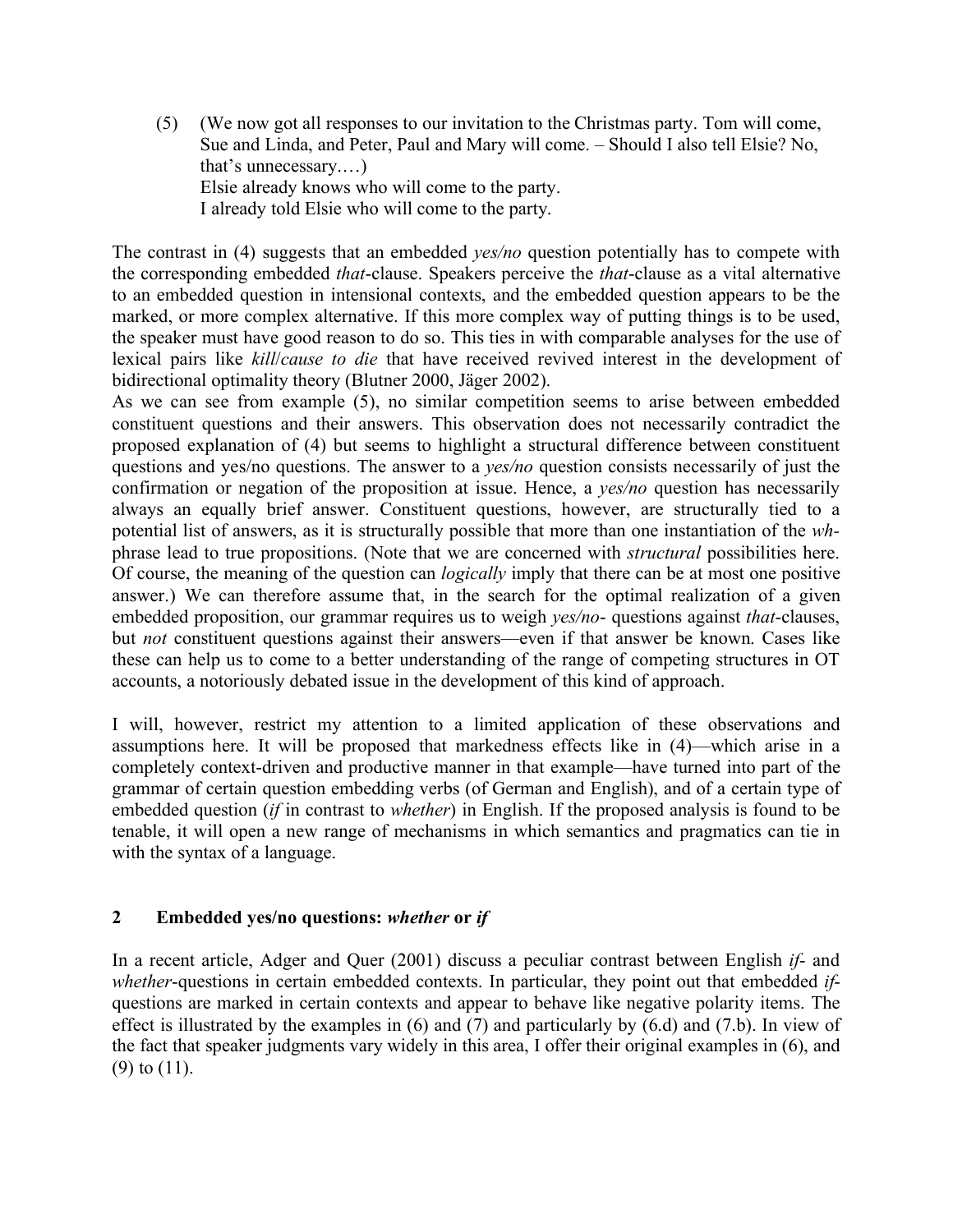- (6) a. The bartender told me that I was drunk.
	- b. The bartender told me who was drunk.
	- c. The bartender told me whether I was drunk.
	- d. \*The bartender told me if I was drunk.
- (7) a. Anton admitted whether he was the heir of Churchill.
	- b. \*Anton admitted if he was the heir of Churchill.

According to Adger and Quer, this contrast appears under intensional question embedding verbs like *admit, tell, hear,* or *say*. The authors hypothesize that the relevant class of verbs comprises all and exactly those embedding verbs that can also alternatively embed a *that*-clause.

Matters would be easy if these data could simply be explained as a selection restriction for complementizers, shown by certain verbs. However, further data preclude this kind of explanation. Remarkably, the examples improve in nonveridical contexts. The authors discuss the following examples, resting their argument on the wide notion of nonveridicality proposed by Giannakidou (1998).

- (8) a. \*Anton admitted if he was drunk.
	- b. Anton did not admit if he was drunk.
	- c. Nobody admitted if they were drunk.
- (9) Only Julie admitted/heard/told me if the bartender was happy.
- (10) We refused to admit/tell if they had the keys.
- (11) Without them admitting if they have the keys, there is nothing we can do for them.

Moreover, the authors sense an improvement if the constructions are used in non-episodic contexts like under modal operators.

(12) Anton would always admit if he was drunk.<sup>2</sup>

The data in (6) to (12) are in fact a challenge. One cannot assume that the embedding predicates simply to not allow complement *if* clauses. According to the authors' diagnosis, the class of contexts in which embedded *if-clauses* are licensed coincides with the class of non-veridical contexts. Given that non-veridical contexts are also those that license polarity sensitive items, it seems natural to exploit this licensing relation in an account of the data in (6) to (12). In essence, the authors propose the following analysis.

- 1. Unacceptable *if-*clauses occur always as arguments of verbs that also (really?) embed *that*-sentences. Hence, semantically speaking, the argument of the verb must be a proposition rather than a question.
- 2. Adger and Quer assume that all *wh*-questions in English (including *whether* questions) can be reinterpreted as propositions, namely as the, or one among the true answer(s) to the question. In this reinterpreted sense, questions are always in principle possible arguments for verbs that take propositions as arguments.
- 3. English *if-*questions can not be reinterpreted as propositions.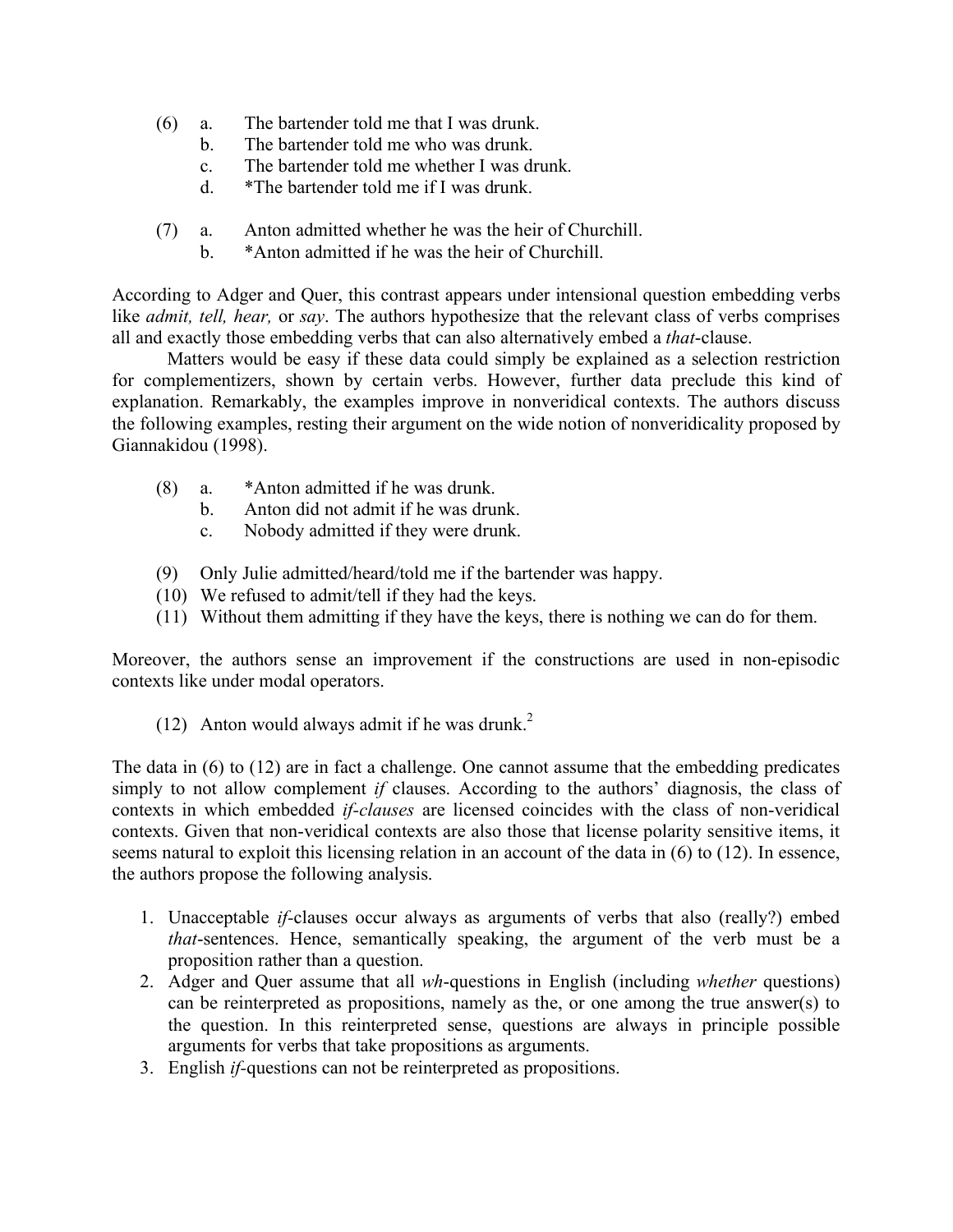- 4. They propose to use a tacit type shifting operator  $\Delta$  to make question denotations combinable with a proposition-taking verb. Adger and Quer propose that this should be seen as a kind of generalized quantifier, and discuss possible morphological reflexes of this operator in other languages (though not in English or German). This operator performs on an *if-*question what standard type shifting can achieve for *wh-*questions, namely its coercion into a proposition.<sup>3</sup>
- 5. In addition, this operator  $\Delta$  happens to be polarity sensitive.
- 6. Hence, if  $\Delta$  occurs in a sentence—in order to semantically adjust an embedded question to the embedding predicate—and is not licensed by a nonveridical context, then the sentence is judged ungrammatical.

This proposal can indeed predict the intriguing interplay between embedded question, embedding predicate, and non-veridical contexts. However, if we evaluate it against a broader background certain questions arise. These will be presented and discussed in the next section.

Before going on, a clarifying statement with respect to the data seems in place. Interestingly, informants report varying reactions to the crucial examples. Usually, hearers find Adger and Quer's starred sentences "odd" or "marked" but not downright "ungrammatical". The authors faithfully report such reactions but ascribe them to the fact that speakers of English might show idiolectal variation here. While it is hard to discover an informant who fully shares Adger and Quer's idiolect, all native speakers that I consulted could agree on markedness effects. These include an estimated total of approximately 20 natives at two workshop presentations, plus two native BE informants who were willing to endure prolonged evaluations of examples. It might turn out as a plus of the pragmatic account that it operates in terms of markedness and competition rather than strict ungrammaticality in a syntactic sense.

## **3 Open issues in the syntactic account**

The first objection to Adger and Quer's proposal is motivated by the general pragmatic nature of polarity sensitive items. Even though work in recent years has made it clear that different languages possess different sets of polarity sensitive items (Giannakidou 1998 and subsequent, Zwarts 1986, 1998 and others), certain characteristics of NPIs remain constant. In particular, it seems clear that the lexical property of being *polarity sensitive* in practically all cases arises through a semantically/pragmatically motivated phase where a certain type of expression is used in order to make an emphatic contribution to discourse. The contrast between (13) and (14) can serve to illustrate the difference. Note that I deliberately refrain from using the more common *Joe doesn't own any money* because the complementary English determiners *some* and *any* are a grammaticalized version of a formerly pragmatic contrast.

- (13) Joe has no money.
- (14) Joe doesn't own a red cent.

Pragmatic accounts of polarity sensitivity in the tradition of Fauconnier (Fauconnier 1975, Krifka 1995, Lahiri 1998, see also Eckardt 2004a:chap.4, 2005) rest on the primary intuition that polarity sensitive items are used to make emphatic statements. For example, *'not owning a red*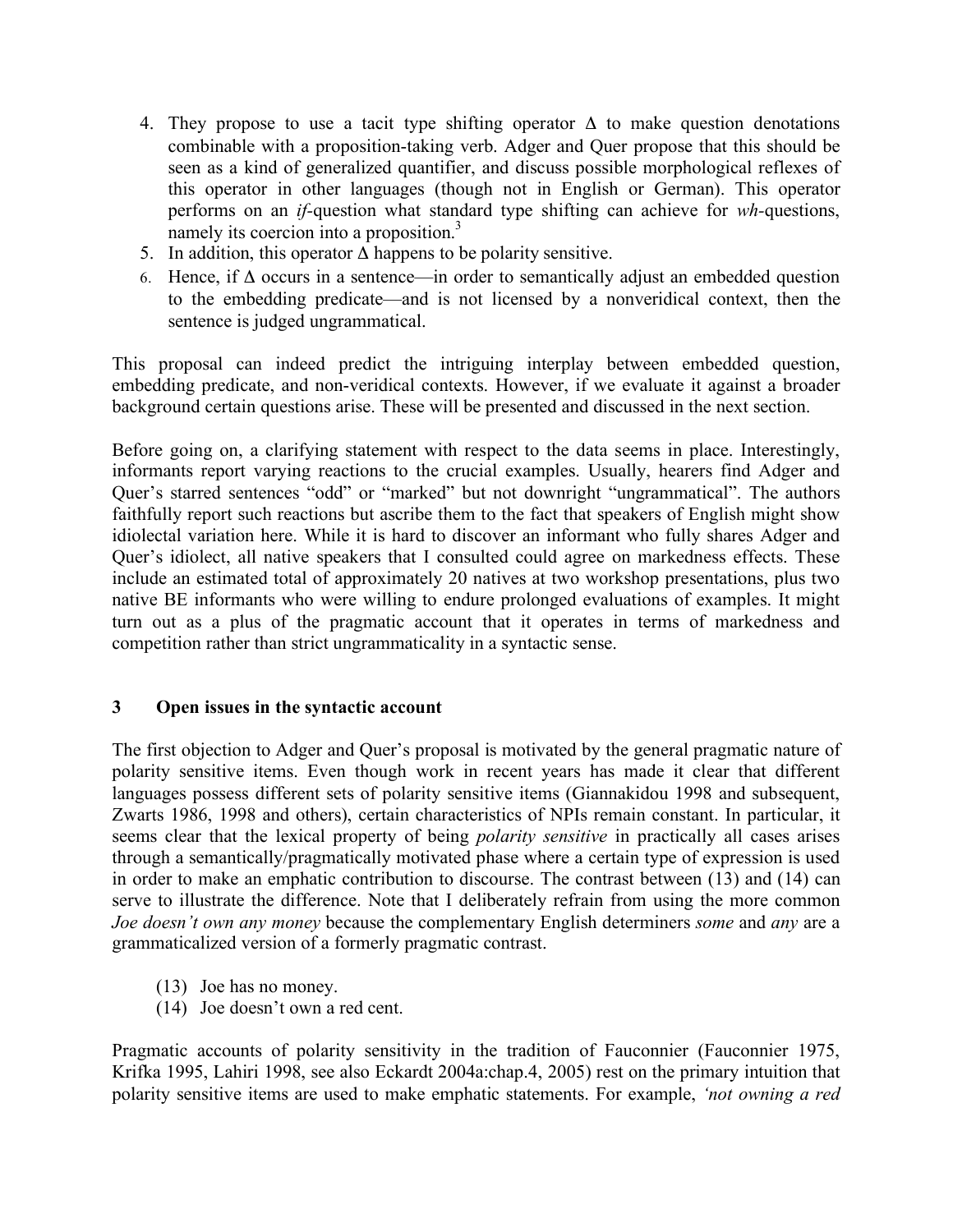*cent'* is the most dramatic or extreme property that the subject *'Joe'* can have with respect to a scale of different degrees of being poor. In this and many other cases, the emphatic value of the NPI is part of our current understanding of the word or phrase. In some cases, NPIs have lost the strong rhetorical quality but retain the distributional restrictions (like English *any* in competition to *some*, or German *je* = 'ever' in contrast to *einmal* = 'some time'.) However, so far no NPIs in English have been discovered where this rhetorical quality would be completely absent.

The analysis of Adger and Quer implies the existence of invisible NPIs. This claim contradicts everything that we know about the genesis of polarity sensitive items at present. In the initial stage, it is vital for the element to be able to carry stress in order to give rise to an emphatic statement. It is unclear how a phonologically null element could enter this development.

Perhaps we could assume that *if* might have functioned as the exponent of the emphatic quality of the statement somehow. But once again, nothing in the historical development of embedded *if* questions supports the claim that an emphatic quality ever played a role in the use of this construction. This is witnessed, for instance, by the detailed discussion of question patterns in Old and Middle English that are offered in The Cambridge History of the English Language (1992; Vol 1 (Hogg) and 2 (Blake). The respective authors on syntax, Traugott and Fischer, offer detailed accounts of the use of question words in OE and ME. Neither, however, reports a particular rhetoric quality of *if* questions. This coheres with the examples and uses that are listed in the Oxford English Dictionary. Whatever differences may guide the use of *if* contra *whether*, there seem to be no indications whatsoever that *if*-clauses should be an emphatic variant of *whether*-clauses. Let me illustrate what that would amount to: In contrasting (15) and (16), no scholar ever described variants like (16) as synonymous to *Joe did not admit in any sense whether he was the heir of Beethoven* or *Joe did not admit whether he was the heir of Beethoven in any sense whatsoever*.

- (15) Joe didn't admit whether he was the heir of Beethoven.
- (16) Joe didn't admit if he was the heir of Beethoven.

Of course, this objection can only affect Adger and Quer's analysis to the extent that we believe in the pragmatic account of polarity sensitivity. It is not an objection against their synchronic implementation. However, there has been an increasing effort in recent years to achieve a contentful understanding of the phenomenon of polarity sensitivity, an explanation of the licensing conditions in terms of an item's pragmatic lexical properties rather than as a curious allergy to positive contexts. Adger and Quer's proposal certainly runs counter to this strong trend in semantic research.

The second objection again does not affect the implementation of Adger and Quer's proposal for English. However, it casts doubt on the analysis from the viewpoint of language comparison. The analysis can not be extended to similar constellations that can be found in German, particularly with the embedding verb *sich sicher sein, ob...* ('to be sure'). The data are listed in (17) and (18).

(17) sich sicher sein, ob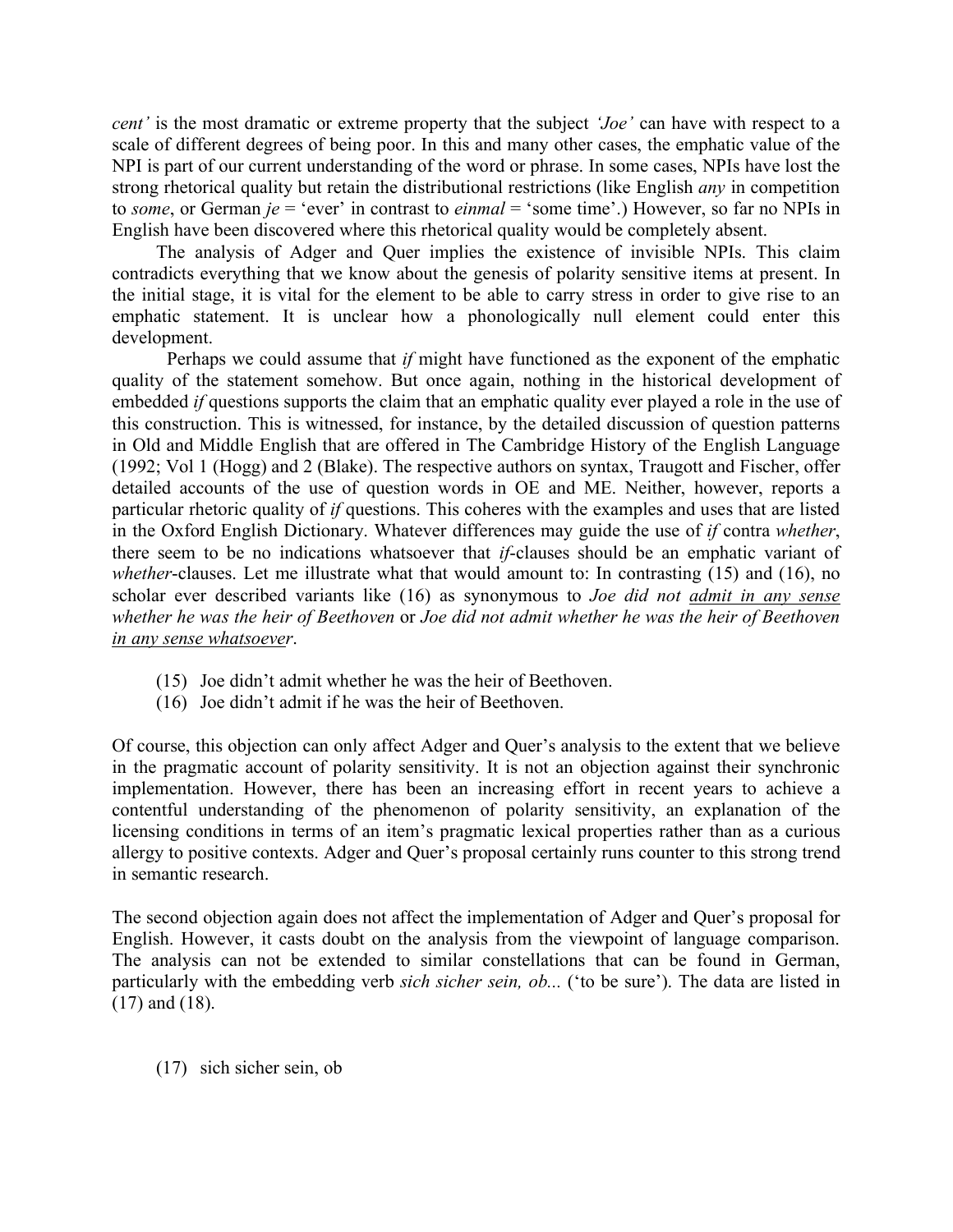- a. *?\*Peter ist sich sicher, ob er den Herd ausgeschaltet hat.* Peter is himself sure 'ob'he the stove off.switched has 'Peter is sure if he switched off the stove'
- b. \**Alle sind sich sicher, ob Pisa in Italien liegt* all are themselves sure 'ob' Pisa in Italy lies 'All are sure if Pisa lies in Italy'
- c. \**Ich bin mir sicher, ob Johann kommt* I am myself sure 'ob' Johann comes 'I am sure if Johann will come'
- (18) a. *Peterist sich nicht sicher, ob er den Herd ausgeschaltet hat.* Peter is himself not sure 'ob' he the stove off-switched has 'Peter is not sure if he switched off the stove'
	- b. *Ich bin mir selten sicher, ob ich den Herd ausgeschaltet habe* I am myself rarely sure 'ob'I the stove off-switched have 'I am rarely sure if I switched off the stove'
	- c. *Wenig Jugendliche sind sich mit 18 sicher ob sie eine* Few teens are themselves with 18 sure 'ob' they a *eigene Familie gründen wollen*. own family found want 'Few teens are sure at the age of 18 if they want to found a family'

General facts about German *ob* preclude an analysis of the contrasts in (17) and (18) along the lines of Adger and Quer's theory. German *ob* usually behaves like English *whether*. In particular, it can occur under intensional question embedding verbs, as shown in (19). Note that the German example patterns with the English *whether* sentence, and not with the English *if* example. Hence, embedded *ob*-questions should be reinterpretable as propositions without further operators.<sup>4</sup>

- (19) *Otto weiß jetzt, ob er Krebs hat*. Otto knows now 'ob' he cancer has
- (20) Now, Otto knows whether he has cancer.
- (21) \*Now, Otto knows if he has cancer.

In view of these facts, the markedness of the examples in (17) can not be captured by recurring to a tacit generalized quantifier which performs the type shift from question to proposition, and which is in addition polarity sensitive.

A final objection concerns Adger and Quer's proposal as part of a coherent overall theory of embedded questions. In earlier accounts of question embedding verbs, it was usually assumed that the reinterpretation of a question as a proposition occurs as part of the verb's lexical meaning. Propositional attitude verbs like *know* or *determine* have a basic use as propositional attitude verbs and a use as an operator on question where the question is reinterpreted as a proposition. Propositional attitude verbs that do not allow for this reinterpretation can only embed declarative sentences (This is essentially the line followed by Lahiri, 1998).

Adger and Quer, in contrast, assume that *wh*-questions can always be reinterpreted as propositions. However, we clearly find verbs that do not accept embedded questions; *believe* is a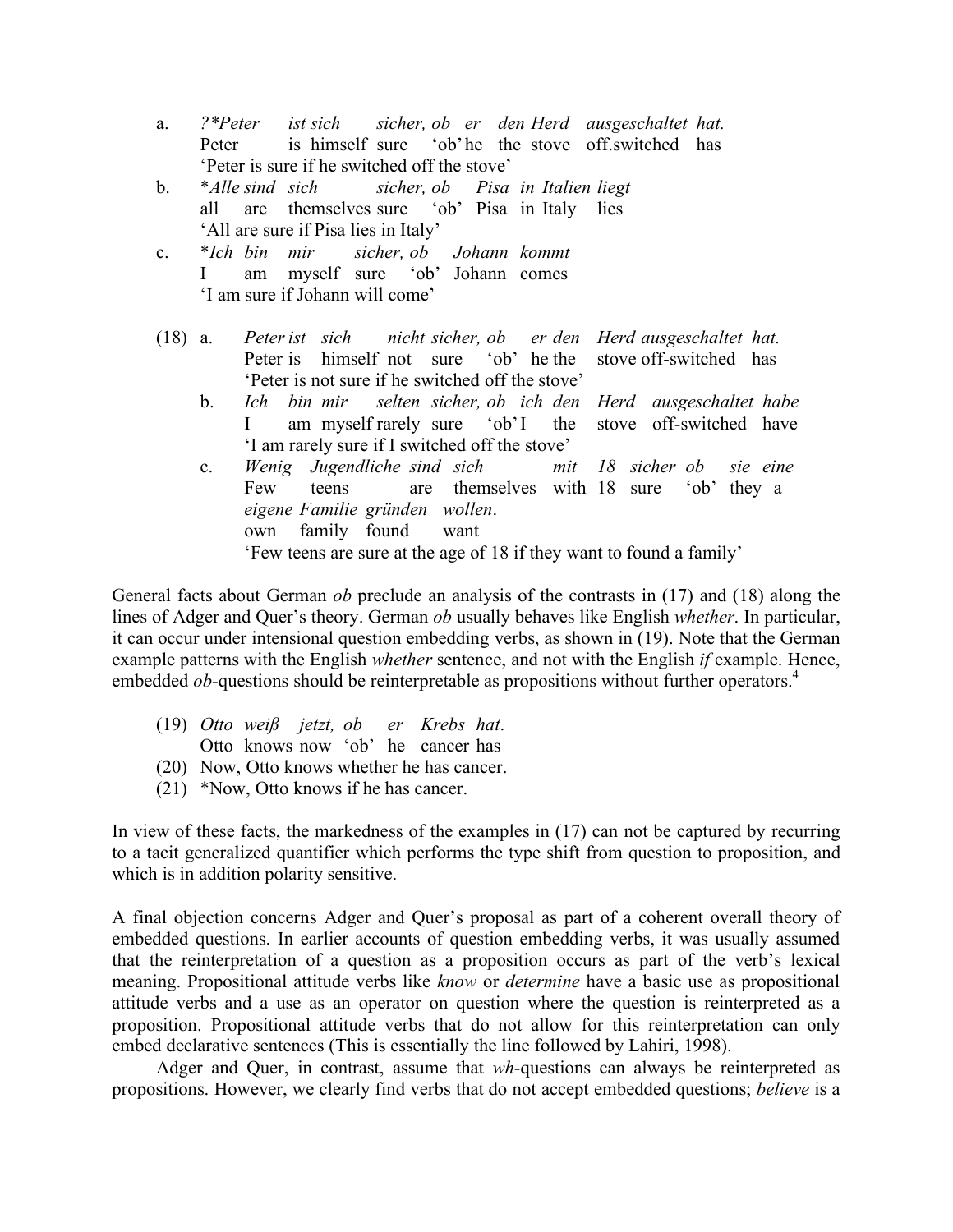prominent example. In Adger and Quer's account, this restriction can not be semantic in nature, because all questions except *if*-questions allow for a type shift. Therefore, it must be regulated in syntactic terms, for instance by structurally allowing or refuting an argument with *wh* features.

The feature selection properties of a verb normally do not change when the verb enters into complex constructions. Embeddability of questions, however, does. Some examples are listed in (22).

| (22) | a.      | *Ich vermute, wer morgen kommt.                                        |
|------|---------|------------------------------------------------------------------------|
|      |         | assume who tomorrow come                                               |
|      |         | 'I assume who will come tomorrow'                                      |
|      |         | *Hans hat vermutet, ob Pisa in Italien liegt.                          |
|      |         | Hans has assumed whether Pisa in Italy lies                            |
|      |         | 'Hans has assumed whether Pisa is in Italy'                            |
| (22) | $b_{1}$ | Ich kann-nur vermuten, mer morgen kommt.                               |
|      |         | can only assume/guess who tomorrow come                                |
|      |         | 'I can only guess who will come tomorrow'                              |
| (22) |         | c. Ich kann lediglich / höchstens / allein vermuten, wer morgen kommt. |
|      |         | can only, at best, just<br>guess who tomorrow comes                    |
|      |         | 'I can only guess who will come tomorrow'                              |

The embedded questions in (22.a) are ungrammatical and seem to indicate that '*vermuten*' does not license a *wh*-complement. The sentences in (22.b) and (22.c), however, are fully acceptable. A *syntactic* licensing mechanism that derives the potential to license *wh*-features from complex predicates in a compositional manner remains as yet to be developed.

In view of these objections to Adger and Quer's proposal, it seems reasonable to consider possible alternatives. In the next sections, I would like to lay out the elements of a pragmatically based account for the data under consideration.

#### **4.** *If* **or** *whether***, the simple case**

The pragmatic account for the different uses of embedded *if-* and *whether*-questions will rest on the competition between embedded assertions and questions that was illustrated at the beginning. I propose that embedded *if-*questions interact with the meaning of embedding verbs in such a way as to be equivalent to an embedded assertion. The embedded assertion is then preferred as the simpler, or less marked way to make the same statement and consequently, the embedded *if*sentence is judged as marked. In the present section, I will spell out this general idea for a basic case.

The first issue to resolve is the nature of the difference between an *if*-question and a *whether*-question. For expository reasons, I will assume that the meaning of a question is represented by the set of possible answers, i.e. use Hamblin's analysis (Hamblin 1973). The argument is compatible with more refined treatments of question semantics (e.g. Groenendijk and Stokhof, 1984, Krifka 2001 or Ginzburg and Sag, 2002). For *yes/no*-questions this amounts to the following representation: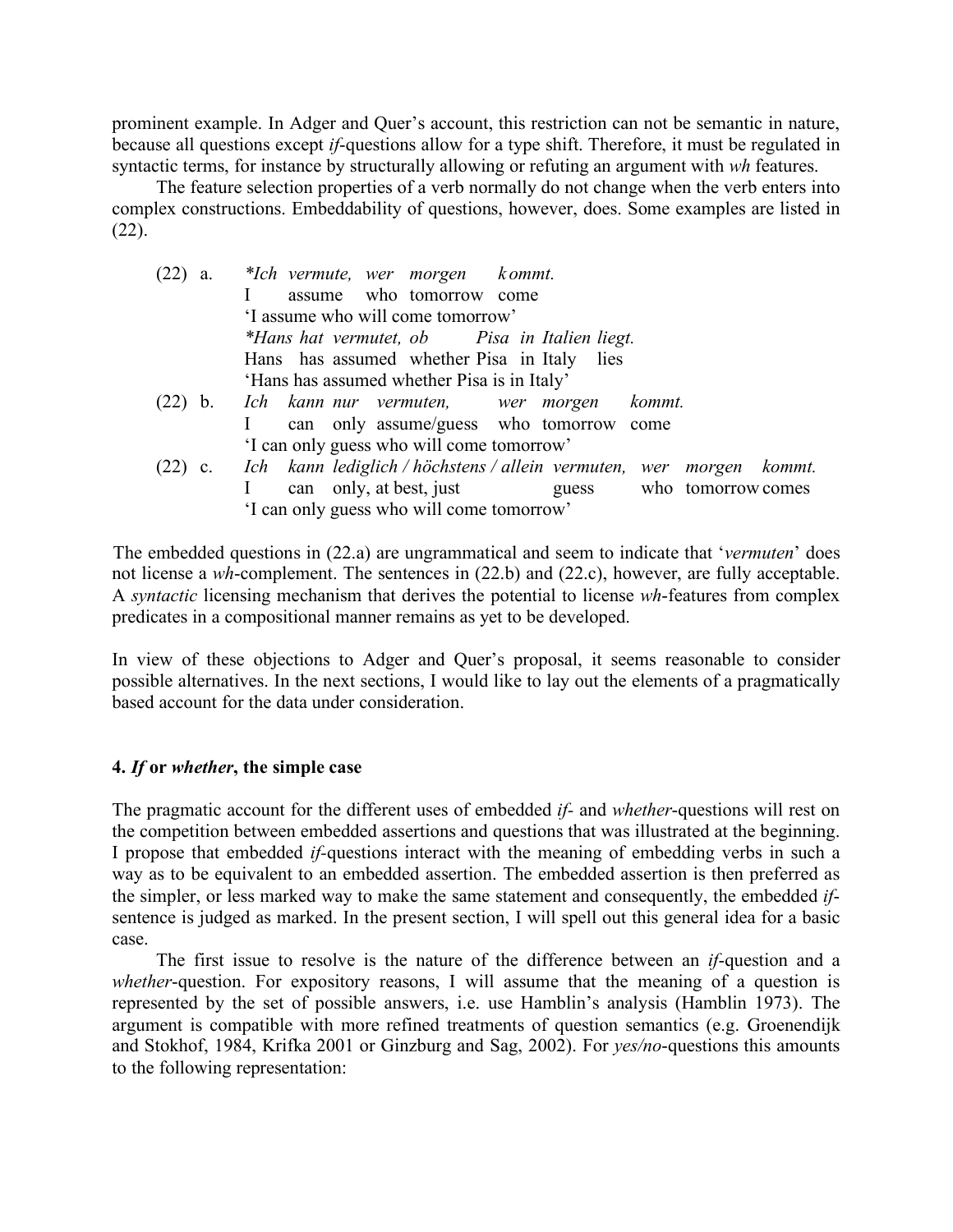(23)  $\left[ \frac{i f}{w} \text{ } \frac{1}{w} \right] = \left\{ \frac{\mathbb{S}}{\mathbb{R}} - \frac{\mathbb{S}}{\mathbb{S}} \right\}$ 

One might wonder why the English language affords two words for a syntactic function as simple as a question complementizer. In fact, there seems to be no officially acknowledged difference between the two, and speakers' strategies to chose between them seem to vary to a certain degree. Nevertheless, the following trend is supported by the data and was described as early as Bolinger (1978).

- (24) The Bias of *if*: The use of an embedded *if S* presupposes that the two possible answers are not of equal status for future actions, opinions, plans, etc. Commonly, the positive case *S* is the relevant case for some decision, opinion, etc., the case that really changes something. The negative case is perceived as the 'otherwise' case with no, or no interesting consequences.
- (25) The Non-Bias of *whether*: The use of an embedded *whether* S does not presuppose any asymmetric interests between the positive case 'S' and the negative case 'non S'. The speaker assumes a balanced interest in either one of the two possible answers.

It might be important to point out here that the bias of *if* is not one in terms of the expected answer. All interlocutors can be truly ignorant about the answer of an embedded *if* question*.*They do not hold a bias about the likely answers, but the two possible answers are not equally relevant. Before illustrating this effect with some examples, let me state the presuppositions of an embedded *if-*question in these terms:

(26)  $\[\text{if } S \]= \{\[\text{IS} \], \neg \[\text{IS} \]\}\]$ Presupposition: RELEVANT([[S]]).

The notion of being 'relevant' is an unspecific cover term that will have to be instantiated in each context of use. It is understood that not both *p* and non-*p* can be 'relevant' in this sense. Some first examples are listed in (27) and (28).

(27) a. The captain needs to know your name and whether you tend to get seasick. b. The captain needs to know your name and if you tend to get seasick.

Question (27.a) at the beginning of a cruise seems to suggest that the captain has an interest in both types of passengers, those who get seasick as well as those who do not. This might be because staff collects statistical data about the percentage of passengers who need paper bags. Question (27.b) appears to be more likely in a context where the staff already has prepared means to defend seasickness and wants to contact affected passengers. The question suggests that passengers who are "good sailors" are not the core interest of those who maintain the question.

Note that both embedded questions are conjoined with a nominal argument of the matrix verb. This ensures that the *if*-clause is actually interpreted as a complement of the verb and not as a postposed conditional.<sup>5</sup>

Similar asymmetric expectations arise for embedded positive and negative questions.

(28) a. We must find out who's the first speaker and also if he needs a beamer.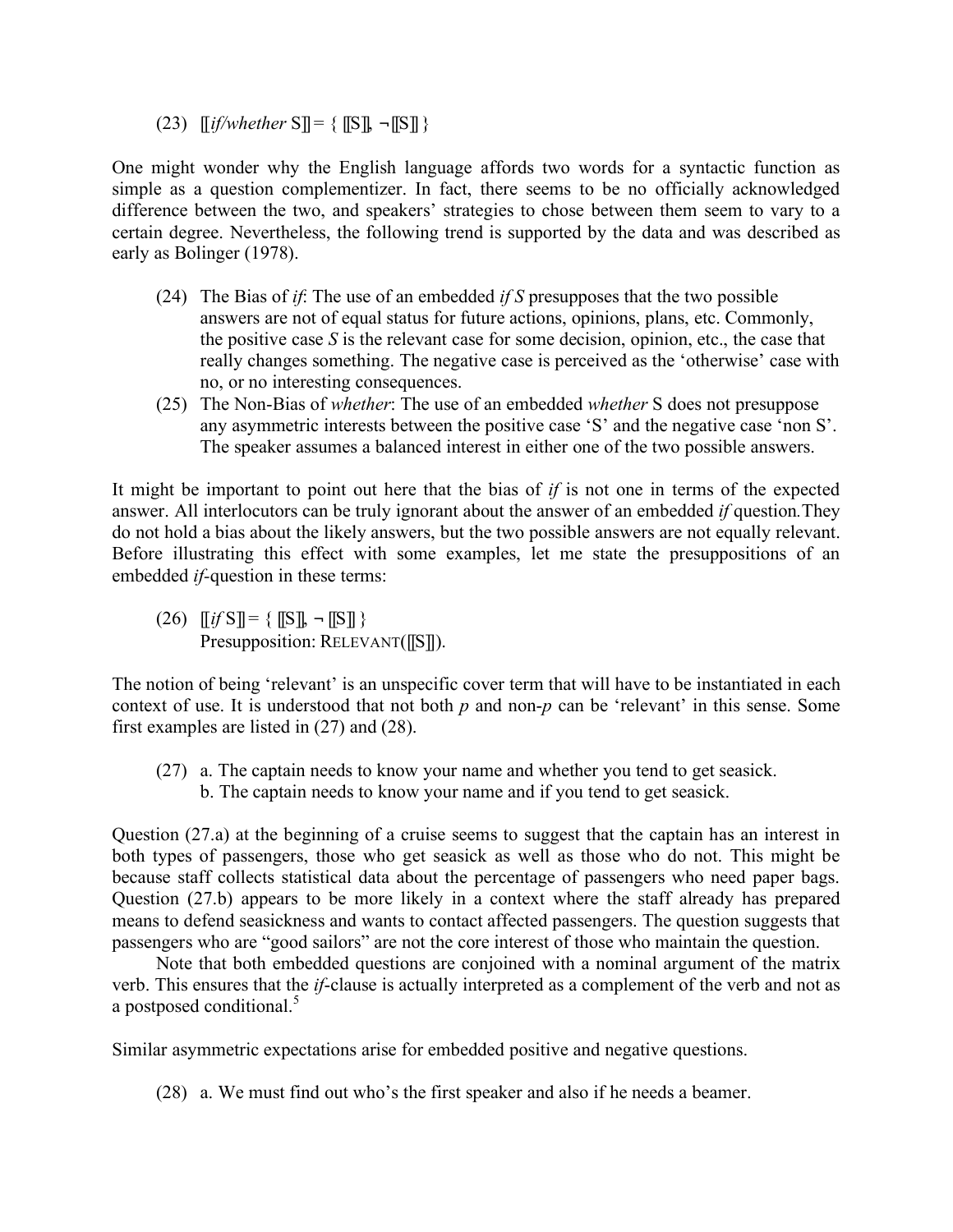- b. We must find out who's the first speaker, and also if he doesn't need a beamer.
- c. We must find out whether the first speaker needs a beamer (or not).

The sentence in (28.a) is more likely in a context where we only start racing for a beamer as soon as we learn that the first speaker will need one. The sentence in (28.b) suggests a different situation: We seem to have a beamer and need to find out whether the first speaker can spare it. The last variant reports neutral interest in the speaker's need for a beamer without preconceptions.

In fact, it is highly interesting to take a closer look into the actual use that speakers of English make of *whether* questions. Native speakers report that they are very frequently used with the postponed disjunct '*or not*' like indicated in brackets in example (28.c). The same tendency can also easily be confirmed in the medium which is at once the richest and least reliable current corpus-like structure for English, the internet. Although one should not rest a study on such findings alone, superficial evaluation strongly suggests that in written sources in the internet, speakers of English use *whether-*questions with the '*or not*' tag much more frequently than they do with *if-*questions (where it can only be found rarely). Let me offer some impressionistic numbers here: Doing web search for the terms *if* plus *"or not"* and picking an arbitrary choice of 50 hits, I got a ratio of 18 *whether-or not* constrictions to 6 *if-or not* constructions (in addition to 24 other uses, and 2 double sites). I will come back to the issue of language *use* in contrast to current grammar in section six.

A final example to illustrate the bias of *if*-questions can be found in Bolinger (Bolinger, 1978).

- (29) a. Please tell me if you want to marry me.
	- b. Please tell me whether you want to marry me.

Bolinger notes that the variant in (29.a) seems to be the more successful strategy while (29.b), inappropriately, has a strangely disinterested ring to it. The proposal in (24) can explain this difference. Under normal circumstances, the second party in (29) will expect that a positive answer is the most relevant alternative for the speaker; joy, happiness, wedding preparations and a major change in life being some of the expectable consequences. A negative answer, in contrast, may have some emotional impact but is not normally the starting point for further activities. The question as put in (29.b) does not presuppose this asymmetry. The speaker seems to envisage two equally well-planned ways for future events for both the negative and the positive answer. This is a sober strategy, but disclosing it is not very encouraging for the addressee in (29.b).

Minimal pairs at the demarcation line between the use of *if* and *whether* are not easy to construct. Nevertheless, where differences do appear, they seem to point in the direction suggested in (24) and (25). The distinction is likewise in accord with the origin of *'if'* (thought the reader will realize that the same source for German *ob* has not led to any bias in current use). Hence, I will use (24)(25) as baseline for the next steps.

We can now investigate the interaction of embedding predicates with the bias of *if*. Let me start by discussing one of the most stable and uncontroversial among Adger and Quer's embedding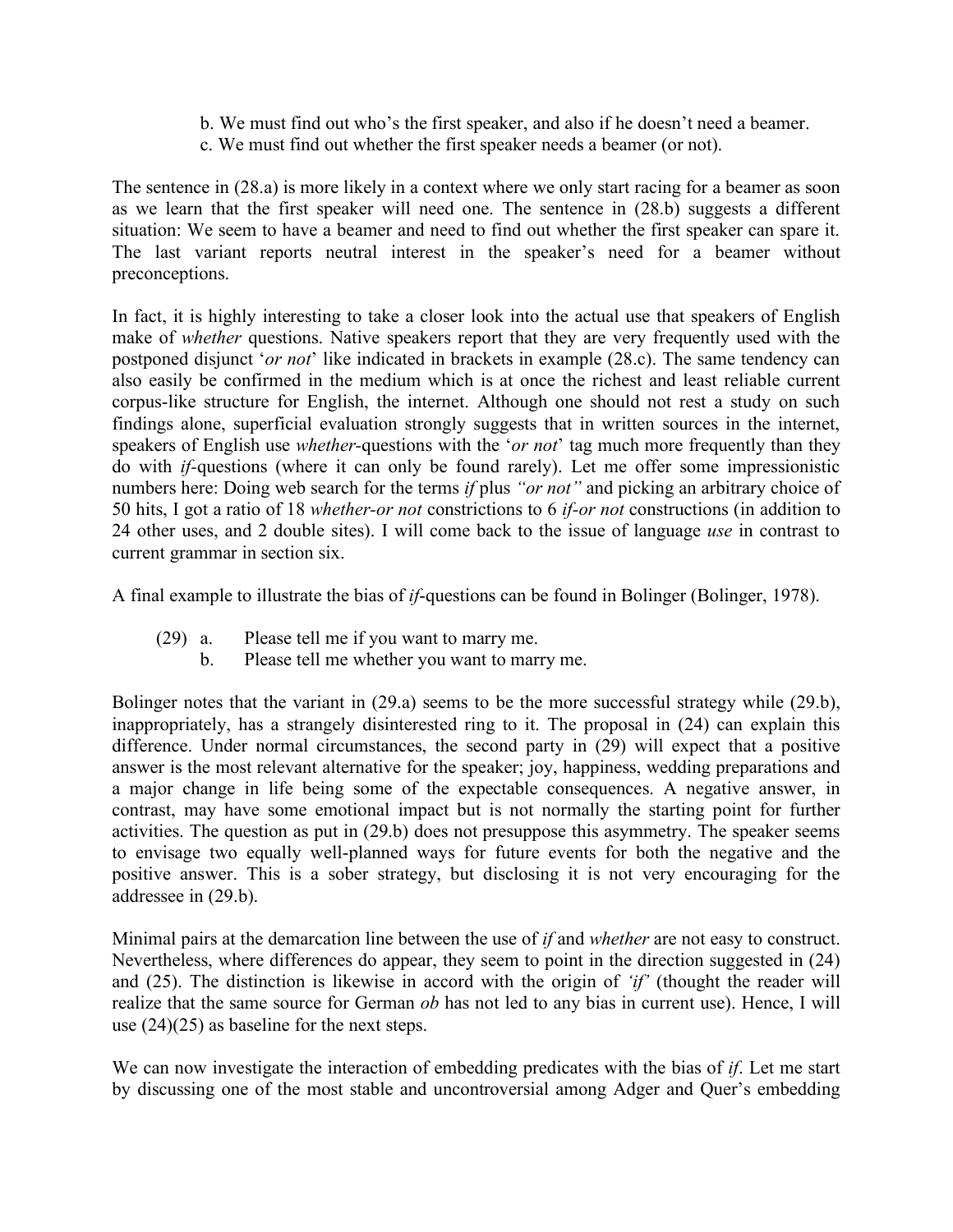verbs, *admit*. It gives rise to several presuppositions, most prominently it is veridical: The embedded proposition is presupposed to be true. However, it is another presupposition that seems to be of particular interest for our case: Sentences like '*A admitted that p*' presuppose that the proposition *p* that was admitted was worth to be kept secret. This *secrecy* presupposition excludes many contents as possible objects of '*admitting'* and, in particular, will in most cases lead to the constellation that among a proposition  $p$  and its negation  $\neg p$ , only one can be '*admitted'* while the other needs to be '*told'* or '*announced'*.

- (27) a. Joe admitted that he had made mistakes in the exam.
	- b. Joe \*?admitted/ announced that he hadn't made any mistakes.

Of course, this effect depends on the given context. What can be *secret* for one person in one context can be *not secret* for other people under different circumstances. There are also circumstances where a writer wants to withhold any information about a given topic, as in typical front page headlines *"Chancellor Schröder finally admits whether hair was dyed*". The default case, however consists in *p* being worth to be hidden iff its opposite  $\neg p$  is not, as illustrated in (27). Our assumptions about *admit* are summarized in (28).

(28) ADMIT(*a, p*) Presupposition: *p* is true, EMBARRASSING(*p*) *Default* assumption: EMBARRASSING( $p$ )  $\rightarrow$   $\neg$ EMBARRASSING( $\neg$  $p$ )

What happens if the bias of *admit* meets the bias of an embedded *if-*question? Remember that the bias of *if* contains an open parameter that needs to be specified in context. There is an asymmetry in RELEVANCE, but what counts as RELEVANT needs to be decided in context. I assume that under these circumstances, RELEVANCE is instantiated by the expectation that some EMBARRASSING fact is at stake. Something is relevant-qua-being embarrassing. In sum, the following lexical information is combined in the derivation:

- (29)  $\[\exists f S \]\] = \{\[\]\S \]\} \[\neg S \]\}$ Presupposition: RELEVANT([[*S*]]) *Default* assumption: RELEVANT $(p) \rightarrow \neg$  RELEVANT $(\neg p)$
- (30)  $\left[\text{admit}, \text{ if } S \right]$ 
	- 1. The lexical meaning of the embedding predicate allows for a reinterpretation of the semantics of the embedded question as a proposition.  $[ [A \text{ admit, if } S ] ]$  iff ADMIT( *a, p*) for the true answer *p* to the question *if S*<sup>'</sup>.
	- 2. Only embarrassing things can be admitted: The presupposition of '*admit'* requires that this  $p$  must be EMBARRASSING $(p)$
	- 3. Instantiation of the presupposition of *'if S*': *S* is relevant qua being embarrassing.
	- 4. The only possible way to verify these different side requirements consists in the following instantiation: The true answer must be  $p = \parallel S \parallel$  because the admitted fact must be embarrassing (by 'admit') and relevant (by 'if').
	- 5. In summary:  $\llbracket a \text{ admits if } S \rrbracket$  holds true if and only if  $\llbracket a \text{ admits that } S \rrbracket$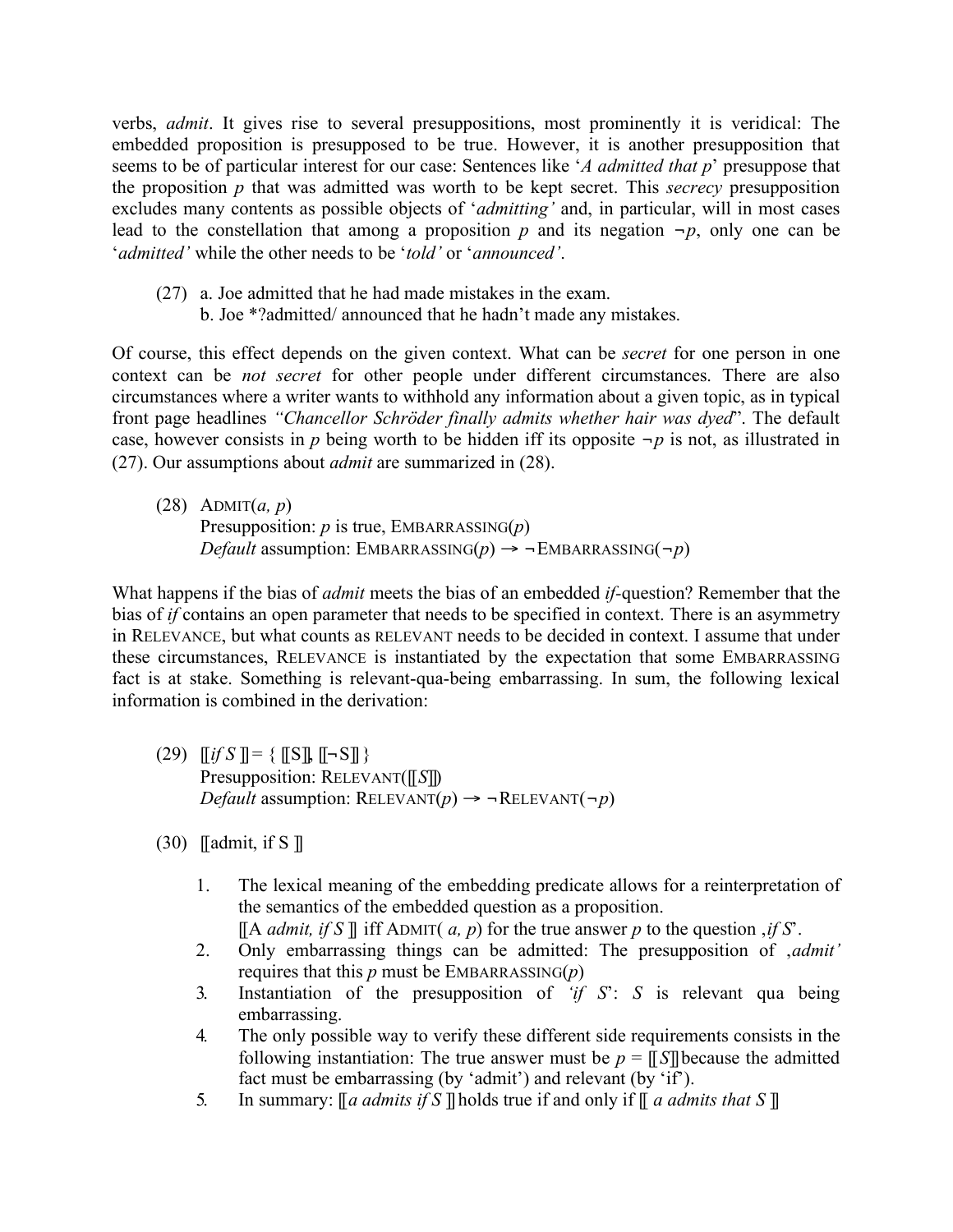6. Due to competition between synonymous phrases, *a admits if S* is regularly suppressed by the more optimal (less complex, and more specific) alternative *a admits that S*.

The last step follows the recent trend to explain certain grammaticality judgments in terms of competition between different candidates. One prominent example in the domain of semantics/pragmatics is Bidirectional Optimality Theory (Blutner 2000, Jäger 2002) which was successfully applied to explain pairs like *kill*, *cause to die*. In the present case, we face a similar form of competition. I suggest that the lexical meaning of *if,* together with the lexical meaning of embedding verbs like *admit*, yield the net effect that an embedded *if-*question in veridical contexts can only convey the same meaning as an embedded *that*-clause. (The negative case will be discussed presently.) Under these circumstances, the use of an embedded question is more costly than an embedded assertion, because the proposition *that S* needs to be derived as the positive answer to the question *if S*. The case mirrors the markedness effects that were diagnosed at the beginning of the paper for embedded constituent questions.

How can this proposal explain the effect, that *admit* can embed an *if-*sentence in a nonveridical context? Consider once again a sentence like in (31).

(31) The queen did not admit if her hair was dyed.

The crucial difference arises already at the very beginning of the derivation when the embedded question is reinterpreted as proposition. The combination of the question meaning with the negated embedding predicate conveys something like in (32):

(32) For all true answers *p* to the question *'if the queen's hair was dyed'* it was not the case that ADMIT(queen,*p*).

Importantly note that the negated sentence in (31) does not just negate that the queen admitted something about her hair. As we know, '*admit*' is veridical, and hence the mere negation of a positive sentence will retain the presupposition that the embedded clause is true. But the truth of the embedded clause is exactly what remains open in a sentence like (31): (31) does not make any claims about the hair color of the queen.

The presuppositions that are carried by various parts of the sentence can still be unified in the manner described above, because *true* answers and *relevant* answers to a question are not the same. We may still assume that the proposition that would be worth admitting, or relevant-quaembarrassing, is denoted by the sentence under *if*. Yet, (31) states that no admissions took place at all. Hence, an embarrassing proposition might have been withheld, or it might not have been 'admitted' simply because it was not true. Sentence (31) is open in this respect and consequently not synonymous with the positive statement (33).

(33) The queen did not admit that her hair was dyed.

Therefore, no logical equivalence between (31) and (34) arises. But if the two sentences do not convey the same message, then they will not compete.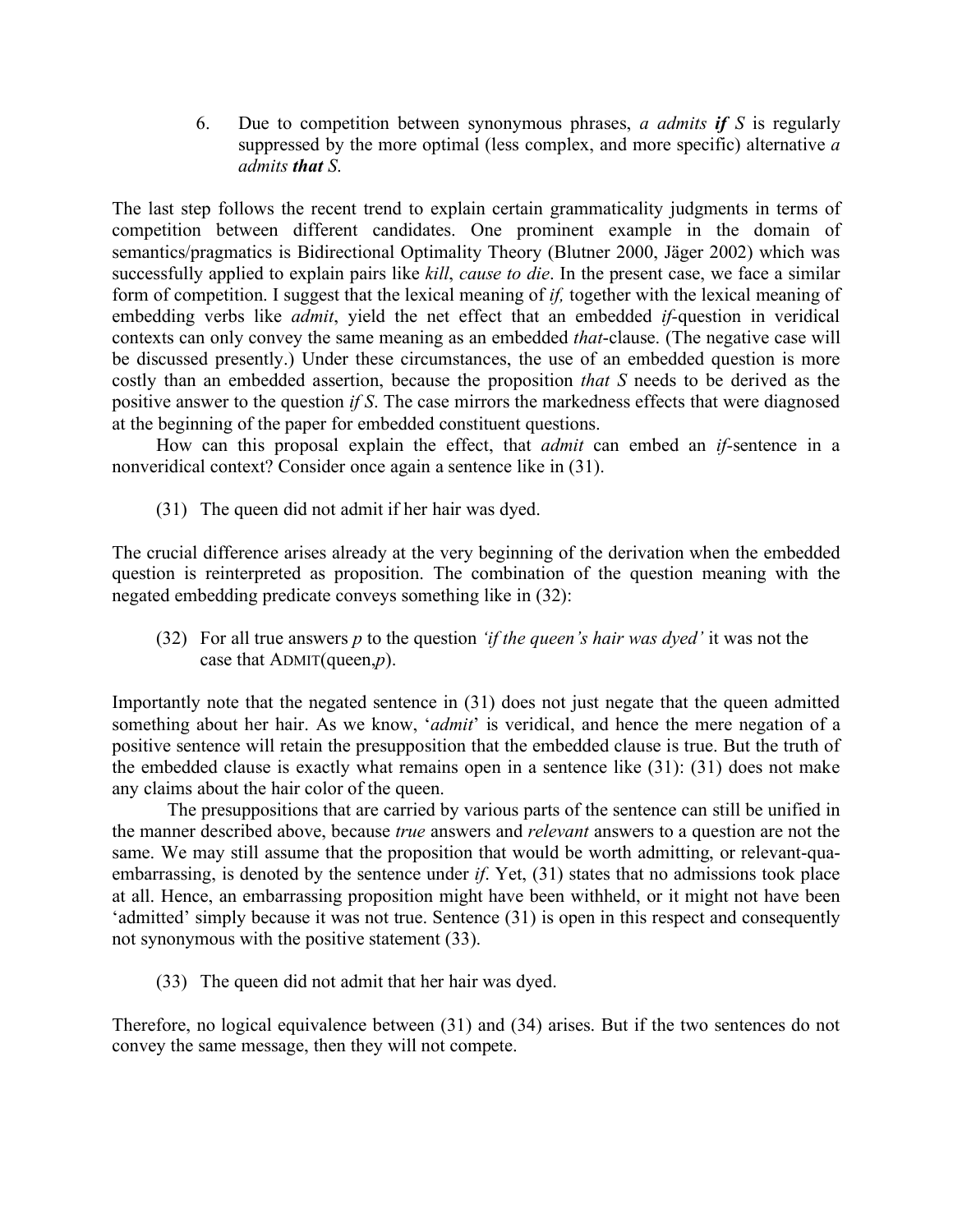The slight contrast between (31) and (34) predicted by this account should consist in that (34) is more neutral as to whether it is more embarrassing to dye, or not to dye one's hair. This made-up example is very nicely backed up by real uses of the collocation 'admit whether' like in the sentences in  $(35)$  and  $(36)$ .

- (34) The queen did not admit whether (or not) her hair was dyed.
- (35) Most of them were afraid to **admit whether** or not it was a successful rape or whether they had ever been victims.
- (36) And how would we do that? Read a porno magazine and **admit whether** we were turned on or not, (...)

These were again harvested from the web. Search for the collocation *'admit whether'* indeed mostly yields hits where *whether* does not introduce a subordinate clause. Approximately one out of 20 cases show in fact subordination, and these mostly report some symmetric constellation like the two above. I tried to complement these wild data by search in the online version of the BNC, but the collocations *"admit whether"* and *"admitted whether"* yield 0 hits in this corpus. In contrast, embedded *if*-questions under *admit* do not compete with embedded *that*-sentences when it is left open (at least for some persons, some time, some possible world) whether there was anything to admit or not. Like other uses of *if-*questions, the speaker conveys an asymmetry in relevance between the positive and the negative answer. Embedded *if-*questions rest on the notion of relevant-qua-embarrassing also in nonveridical contexts. The following sentences show the typical and most frequent type of use:<sup>6</sup>

(37) "you are both courageous enough to admit if mistakes were made" "I'm the first to admit if I'm wrong" "I would admit if I'd contemplated suicide (which I have), but..."

Observe that, counter to the expectations of Adger and Quer, real examples like these do not exhibit typical NPI contexts. If we follow the competition model proposed here, we expect that (37) are perfect uses of embedded *if*, because they all leave it open that *no mistakes might have been made*, that *I might not be wrong* or that *I might not contemplate suicide.* The affinity of embedded *if* for non-veridical contexts hence shows a superficial similarity to NPI licensing but is an essentially different phenomenon.

The proposal as it stands so far works well for matrix verbs with specific presuppositions about their complement. It can not so far explain why verbs like *know* or *tell* should give rise to similar markedness effects. I will turn to these in the next section.

## **5 The general case**

In the present section, I will address the behavior of *if*-questions under verbs like *know* or *tell*. For the purpose of illustration, let me use *tell* as the standard example. I will not, in the present section, be concerned with data judgments or with the exact boundaries of the verb class to be investigated. However, I will return to these issues in the last section. As for now, I want to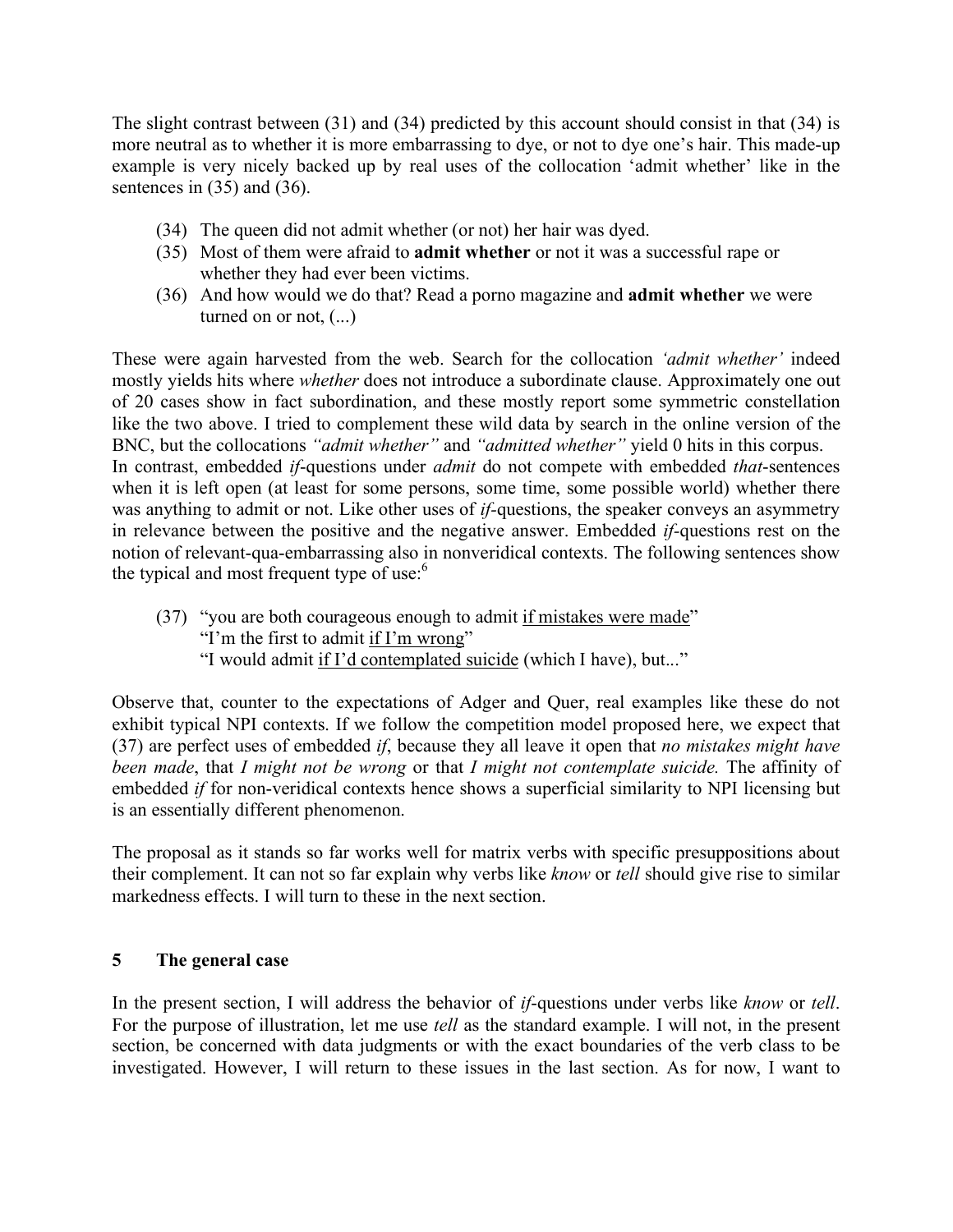model data that follow the Adger and Quer *scheme*, i.e. examples like the following and specifically the markedness of sentence (38.c):

- (38) a. The queen told Edward that her hair was dyed.
	- b. The queen told Edward whether her hair was dyed.
	- c. \*The queen told Edward if her hair was dyed.
	- d. The queen did not tell Edward if her hair was dyed.

In the last section, we assumed that an *if S* question carries a bias. The positive proposition  $\parallel S \parallel$  is perceived as the RELEVANT case in context, whereas the negative proposition  $\parallel \neg S \parallel$  is of minor or no interest. We moreover assumed that the notion of RELEVANT is to be seen as a cover term that needs to be specified in a given utterance.

I propose that the specification of what is RELEVANT is in part driven by the embedding verb, in sentences like (38.c) and (38.d). There is a conventionalized unification of the meaning of the matrix verb with the notion of relevance as a presupposition of the *if*-question. It is exemplified in (39), and (40) offers the general scheme.

(39) A tells ( if S )

RELEVANT in the given context amounts to: BE-WORTH-TELLING. Per default, it is expected that only one of a proposition and its negation will be WORTH-TELLING.

(40) A  $\langle$ verbs $\rangle$  (if S) RELEVANT in the given context amounts to: BE-WORTH-<VERBING>

Note the clear parallel between this assumption and the analysis of *if*-questions as complements of *admit* in the last section. While the previous case could be motivated by the lexical meaning of *admit*, the move in (40) might strike the reader as circular. In the final section, this conventionalized instantiation of RELEVANT will be motivated by the origin of the construction from conditionals. For the moment, however, let us recapitulate how the assumption in (39) can explain the data in (38). The steps in (41) closely follow the derivation in (30).

- (41)  $\left[\text{A} \text{ tell}, \text{ if } S \right]$ 
	- 1. The embedded question is reinterpreted as a proposition:  $[|A<sub>t</sub>e||, if S]|$  is true iff TELL( *a, p*) for the true answer *p* in  $[|if S]|$ .
	- 2. The presupposition of *if* S' consists of RELEVANT(SI) and by default, ¬RELEVANT( [[¬*S*]])
	- 3. Instantiation of the presupposition of '*if S'*: Being RELEVANT amounts to BE-WORTH-TELLING
	- 4. It follows that TELL( *a*, *p*) for the true answer *p* in  $\parallel$  *if S*  $\parallel$  only occurs if *p* is worth telling and hence, the true answer  $p$  in  $\parallel$  *if*  $S \parallel$  must have been  $\parallel$  *S* $\parallel$ .
	- 5. In summary:  $\lceil a \text{ tell if } S \rceil$  holds true if and only if  $\lceil a \text{ tell that } S \rceil$
	- 6. Due to competition between synonymous phrases, *a tell if S* is regularly suppressed by the more optimal (less complex, and more specific) alternative *a tell that S*.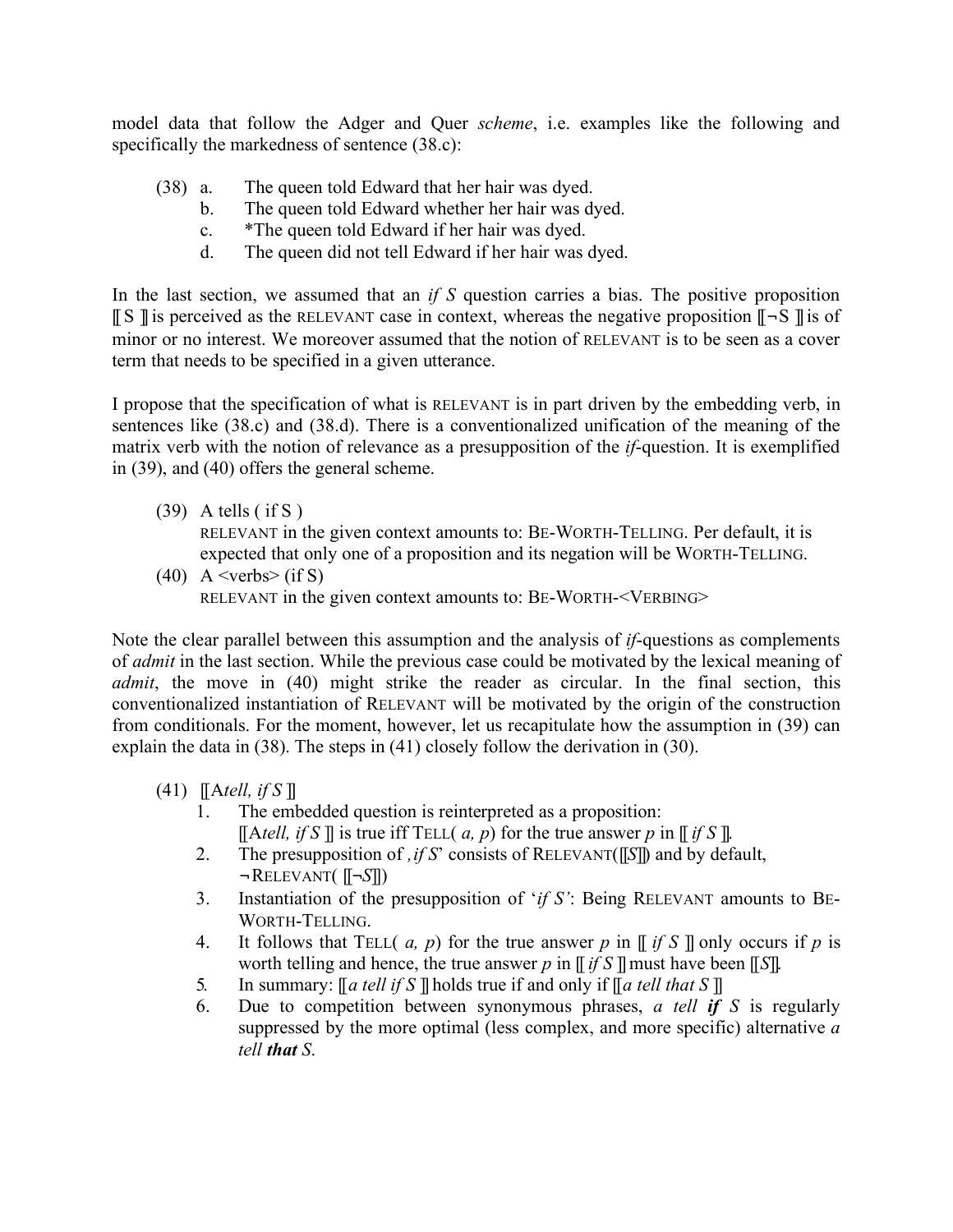In analogy to the previous example, we can show that the embedded *if*-question does not compete with the *that*-clause exactly if there is at least one instance in the domain of quantification of the sentence where the *if*-question does not amount to the same proposition as the *that*-clause. This is so if no telling takes place and if, at the same time, it is open whether it does not occur due to the fact that *S* is not true, or because the given subject chose not to tell about the truth of *S*.

What is the general difference between an embedded *whether* question in contrast to an embedded *if* question? The present analysis predicts that embedded *whether*-questions are more balanced and that the act of *telling* (*guessing, deciding, revealing*, ... ) will take place also if the negative proposition  $\neg$ S is true. Consider the sentences in (42) and (43).

- (42) Anna may decide whether there will be a party.
- (43) Anna may decide if there will be a party.

The predicted slight difference should be this. Sentence (43) should be appropriate in a situation where the normal course of events will be one without a party. So, the real decision of Anna is one *in favor* of a party whereas there is nothing to decide in order to have none. Sentence (42) should report that Anna has to make a volitional decision *pro* or *contra* a party. There might be some people who favor the idea that a party should take place, and hence it is not clear what the course of events will be if Anna fails to make a decision.

If native speakers of English are interviewed about their use of minimal pairs like in (42)/(43) and also in (38.b/c), they usually report unclear intuitions. On the one hand, it can usually not be excluded that Anna, instead of remaining stubbornly tacit, will say 'no party' at some point even though the situation was described with the sentence in (43). On the other hand, a non-event can be epistemically as explicit as an explicit denial. As a consequence, sentences like (42) seem to sound natural even if Anna in fact just *does* remain silent (e.g. *fails* to send out invitations, *fails* to post an announcement, etc.) in the 'no party' case. The only testable intuition (at least for some speakers) seems to be that episodic past or present tense positive reports about acts of *telling*, *announcing*, *deciding*, *knowing* etc. need to use a *whether* question as complement.

Before closing the section, I will take a brief look at alternative questions. One surprising kind of pattern emerges when we look at alternative questions embedded with *if* and *whether* respectively. The disjunction 'or not' in spontaneous written language use occurs in the overwhelming majority of cases in embedded *whether* questions. Typical examples are like in (44).

(44) "The focus of the Asia Pacific Hospice Conference (...) centered on **whether or not** physicians should inform cancer patients of their diagnosis." "You will be expected to decide after this **whether or not** you wish to join the group." "When the Prison Service is deciding **whether or not** to grant temporary release to a

prisoner, it will (...)"

"The applicant will be told if a charge will apply, so they can decide **whether** to proceed with the request **or not**."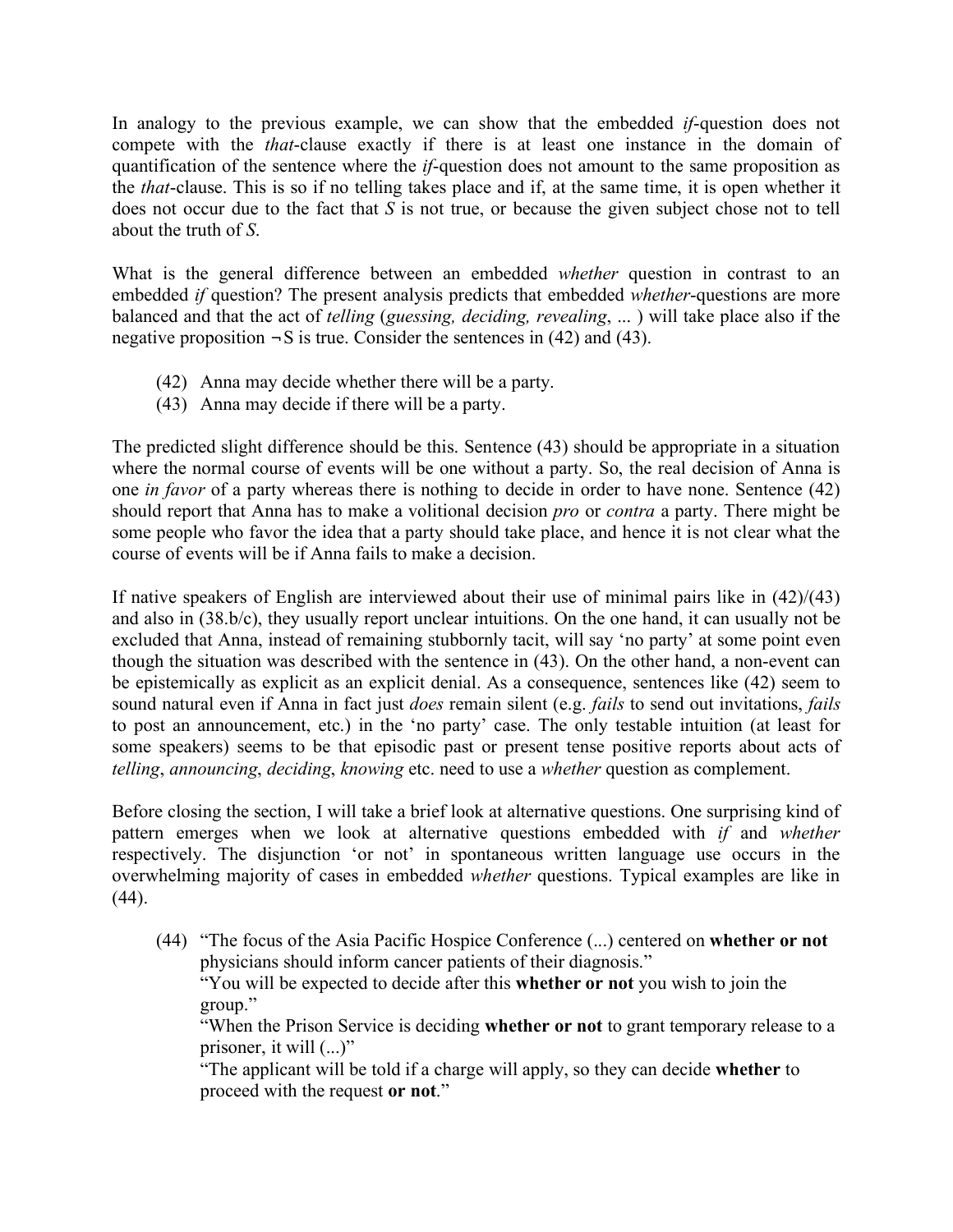We also find alternative embedded *if*-questions. This, at first sight, seems to pose a challenge to the analysis that I present here. If we postulate that only the positive case *S* of *if S* can ever be relevant, how could anyone possibly use an alternative *if* question? Curiously, speakers prefer different patterns to build alternative questions embedded with *if*. Typical examples are listed in (45).

(45) "You're then told if the number you've keyed in is **greater or smaller** than the mysterious number."

"Once you have done that you will then be told if the number you picked is **wrong or right.**"

"You will be told if the item is **available or in use**."

In all these cases, the disjuncts are both presented with a positive description. The speaker views them as two different, but equally relevant possibilities. Only against the background of world and lexical knowledge, the negative answer to the (first) positive *if*  $S_l$  question is logically equivalent to the positive complementary case ( ' ... *or S2*'). Such circumstances, then, seem to be appropriate to overwrite the default assumption in (23) that only one among *p* and not-*p* can be relevant.

Without aiming at a full analysis of sentences with the *'or not'* coda, I submit that the present analysis offers a balanced interaction between hard constraints and soft parameters that can capture borderline phenomena like the ones quoted. Therefore, examples like in (45) support rather than falsify the present analyses. Adger and Quer mention the role of the *'or not'* coda in a footnote and state that their account offers no explanation.

## **6. The wider perspective**

In the present article, I took up Adger and Quer's observation about the restriction of embedded *if* questions to nonveridical contexts. After criticizing their earlier proposal, I developed an account which rests on the following basic ideas.

- Embedded *yes-no* questions compete with embedded *that*-clauses. Only those embedded questions are licensed that lead to a sentence that is in some sense better than the competing embedded assertion.
- An embedded assertion is preferred to an embedded polar question if it is clear in context that the speaker already knows the coorect answer to the question and could hence be more informative, and if no further communicative factors sanction withheld information (e.g. newspaper headline context).
- *if*-questions presuppose the bias that the positive case *S* is relevant whereas the negative case  $\neg S$  is not. Relevance is viewed as an open parameter that will be instantiated in specific utterance situations.
- Under verbs of questioning, the choice of what counts as relevant is left to the nonlinguistic context. In intensional embedding contexts, however, there is a conventionalized interaction with the meaning of the embedding verb.
- Specifically, the bias of *if* is instantiated by an expectation about what is worth to be <verb>-ed (e.g. *told*, *remembered*, *admitted*, *revealed*). The restriction turns the sentence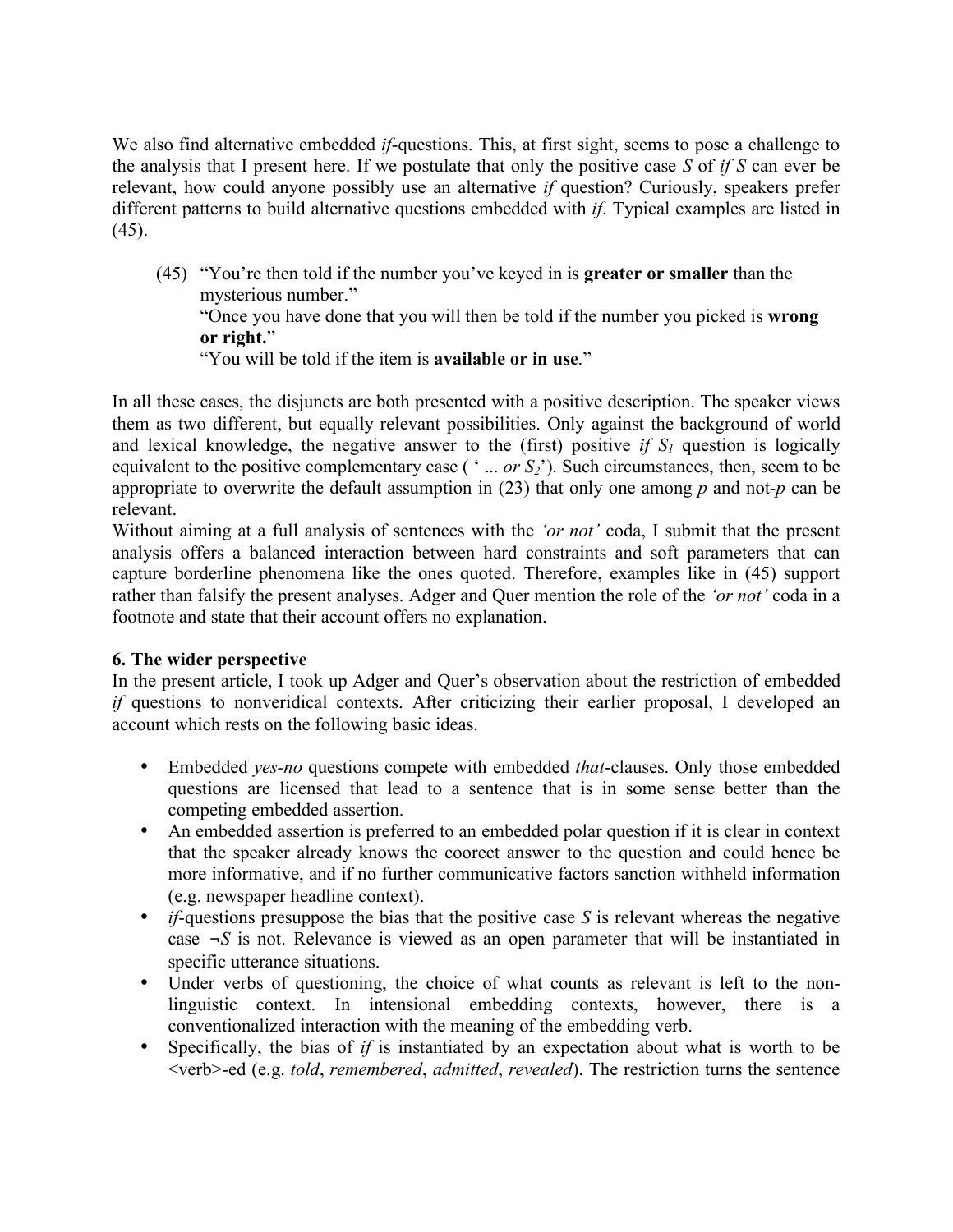equivalent to a sentence with an embedded *that*-clause in veridical episodic contexts. This competition leads to markedness of the embedded *if*-clause.

• No similar bias arises for *whether*-questions which explains their wider distribution.

I would like to end with some considerations with respect to language development. First note that the analysis that I proposed in section five comes very close to the meaning of an *if-*sentence as a postponed conditional clause. This can be illustrated with the example in (46).

- (46) *Sue will tell us if she is hungry.*
- (47) a. *If she is hungry, Sue will tell us* (so).
	- b. *Sue will tell us if she is hungry (and what she wants to eat).*

The two variants in (47) disambiguate (46), and it is generally assumed that *if* as question complementizer arose by reanalysis of sentences like (46). If we follow propositional logic and interpret *if-then* as material implication, the structure in (47.a) conveys a proposition that can be paraphrased as follows:

(48) In case *'Sue is hungry'* is true at some time *t*, then she will tell us that she is hungry. In the case that *'Sue is hungry'* is false at some time *t*, no predictions are made. (It is strongly suggested, though, that Sue will not falsely claim that she is hungry *then*).

In view of the fact that the conditional is the source structure for complement *if* clauses, it is not surprising that the latter still carry the expectation that the positive case is the 'relevant' case. The task of tracing this development in the data would be rewarding but is clearly beyond the scope of this paper. However, such considerations can give us a hint as to where the current use of *if* questions may be located on a developmental scale, and why speakers' judgments might be variant.

At the onset of this paper, I pointed out a general necessity for embedded *yes/no* questions to compete with embedded *that*-sentences. It is interesting to see that the actual use of embedded *whether* is severely shaped by this necessity as well. Of course, there are uses where the author/speaker wants to keep some proposition secret for good reason, like in the headline use in (49).

(49) Charles finally reveals whether he will marry Camilla. (Read more on page...)

Such uses, however, are rarer than one might expect, and an overwhelming majority of '<*verb*> *whether'* constructions occur in non-veridical contexts. Consider, for example, the following episodic use of *whether*. In fact, it amounts to quantification over cases.

(50) ... He looked at the logs and the structures. He told me whether it was worth working on....

The situation reported is one where an expert and a potential buyer inspect an old log house and work shed to see whether reconstructions are feasible. The diagnosis that is summarized here as *"whether it was worth working on"* (with a positive answer, by the way) must have consisted of a series of local evaluations of the building's parts and possible improvements. Therefore, and in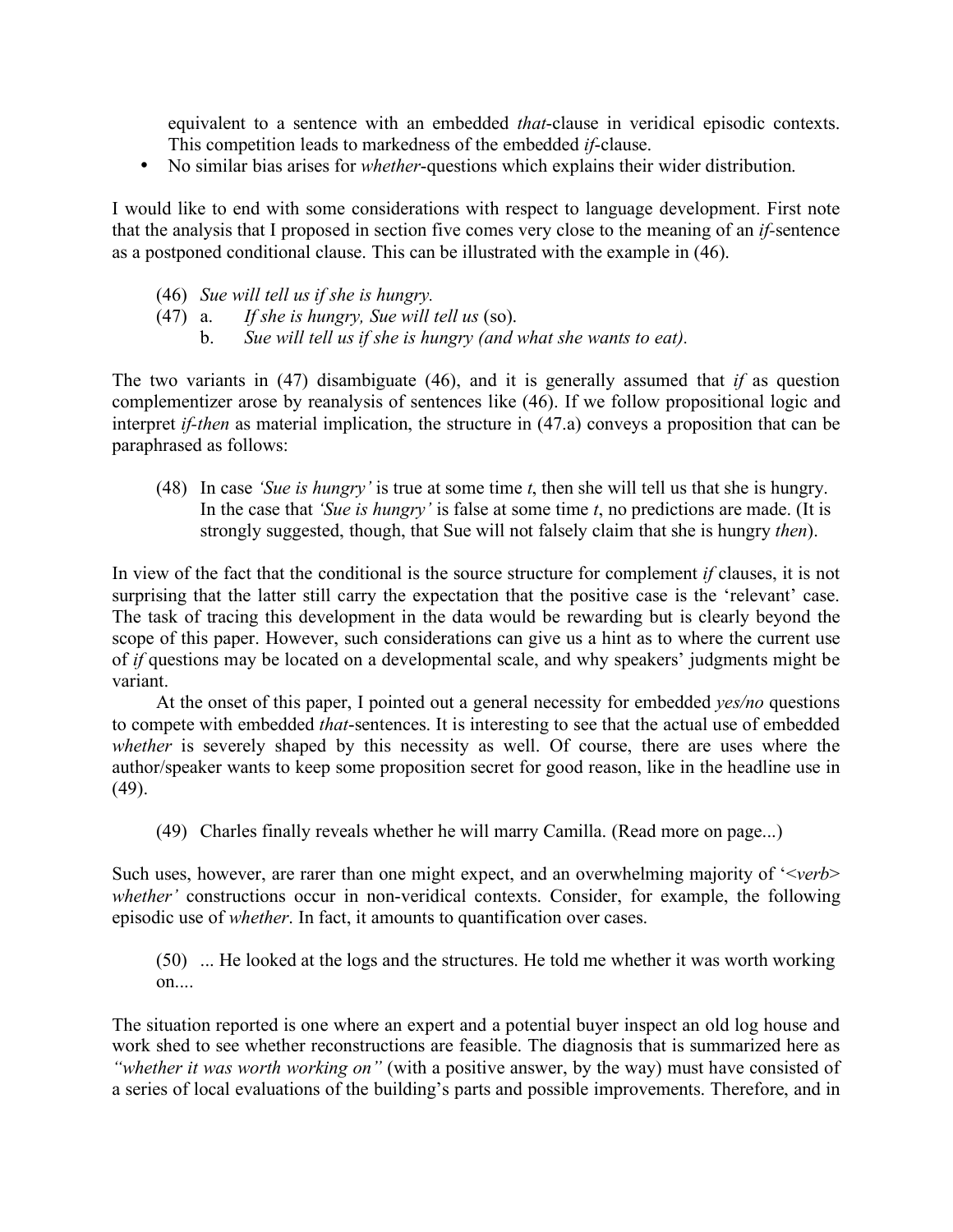order to describe the evaluation situation from a viewpoint where the result was still open, the writer can use embedded *whether*.

This seems to lead to the situation that language learners don't get enough evidence any more to form a tenable hypothesis about the current lexical content of *if* in contrast to *whether*. Moreover, *if* is the shorter one of two competing, highly frequent function words. One would therefore expect that the differences between the two items are blurred as the shorter item is on the rise. One indication for an ongoing development are examples of *if*-complements with an 'or not' coda. Although they are rare in spontaneous data, they can be produced (see also Adger and Quer 2001, ftn. 2). Hence, we find examples like the following:

(52) "You will never be **told if** your answers are correct **or not**." "You can fill in your card details and within a minute you will be **told if** the payment was successful **or not**."

To give some impression of the frequency of such uses, I can offer the following figures: In a search for "<*verb*> *if*" + "*or not*", roughly one hit out of three will in fact contain '*or not*' as a coda of some '*whether'* clause. Hence, the *'or not'* coda in spontaneous writing is still strongly tied to *whether*. Only approximately one hit out of fifty provides an alternative *if* question. (The other hits contain "<*verb*> *if"* and *or not* in different sentences, or in a different kind of construction.) I interpret these findings as follows: Speakers still sense the bias requirement of *if*, but it appears to be demoted from a strict pragmatic requirement to a mere pattern of usage. Speakers also see that the bias requirement can be neutralized if an alternative *if* question is used, originally with a positive description of the complementary alternative.<sup>7</sup> Having lost sense for the fact that the *positive* description of the negated case was once crucial, speakers use standard negation as *the* pattern in order neutralize the bias of an *if* question.

In sum, we can speculate that the current preference for *whether* in veridical, nonquantificational contexts is a remnant pattern from an older but vanishing, more specific difference between *if* and *whether*. The data may be unclear from the point of view of synchronic linguistic theory. From a diachronic perspective, the phenomenon deserves deeper investigation. Speakers of English seem to be in the transient phase between two clearly defined kinds of use of embedded *yes/no* questions. Further stages remain to be awaited.

#### **References**

- Adger, David and Josep Quer. 2001. "The syntax and semantics of unselected embedded questions". *Language* **77** (1): 107-133.
- Blake, Norman (ed.) 1992. *The Cambridge History of the English Language.* Vol. II. Cambridge: Cambridge University Press.
- Blutner, Reinhard. 2000. "Some aspects of optimality in natural language interpretation". *Journal of Semantics* 17: 189-216.
- Bolinger, Dwight. 1978. "Yes/No questions are not alternative questions". In: *Questions*. Hiz, Henry (ed.), 87-105. Dordrecht: Reidel.
- Eckardt, Regine. 2004. *Meaning Change under Reanalysis*. Habilitationsschrift, HU Berlin. To appear at Oxford University Press.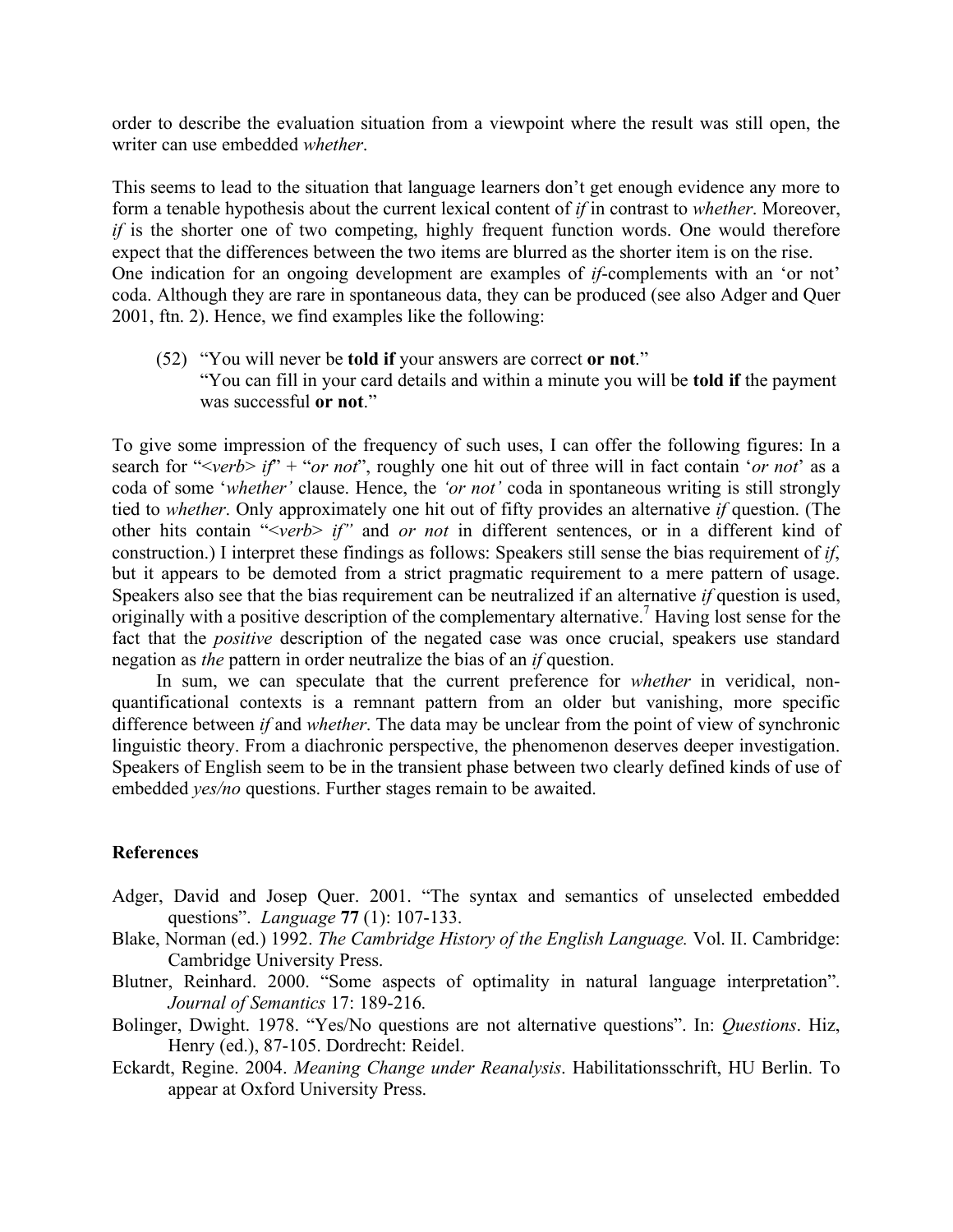- Eckardt, Regine. 2005. "Too poor to mention: Subminimal Events and Negative Polarity." In: *Event Arguments: Foundations and Applications*. Claudia Maienborn and Angelika Wöllstein-Leisten (eds.), 301- 331. Tübingen, Niemeyer.
- Fauconnier, Gilles. 1975. "Pragmatic scales and logical structures". *Linguistic Inquiry* 6: 353- 375.
- Giannakidou, Anastasia. 1998. *Polarity Sensitivity as (Non)Veridical Dependency*. Amsterdam and Philadelphia: John Benjamins.
- Ginzburg, Jonathan. 1996. "Interrogatives: Questions, Facts and Dialogue." In: *The Handbook of Contemporary Semantic Theory*. Shalom Lappin (ed.), 385-458. Malden, Blackwell.
- Ginzburg, Jonathan and Ivan A. Sag. 2000. *Interrogative Investigations*. Stanford: CSLI Publications.
- Groenendijk, Jeroen and Martin Stokhof. 1984. *Studies on the semantics of questions and the Pragmatics of Answers.* PhD dissertation, University of Amsterdam.
- Hamblin, C.L. 1973. "Questions in Montague English". *Foundations of Language* 10:41-53.
- Hogg, Richard M. (ed.) 1992. *The Cambridge History of the English Language.* Vol. I. Cambridge: Cambridge University Press.
- Huddleston, Rodney, Geoffrey L. Pullum (2002): *The Cambridge Grammar of the English Language*. Cambridge: Cambridge University Press.
- Jäger, Gerhard. 2002. "Some notes on the formal properties of bidirectional Optimality Theory". *Journal of Language, Logic and Interpretation* 11(4): 427-451.
- Krifka, Manfred. 1995. "The semantics and pragmatics of polarity items". *Linguistic Analysis* 25: 209-257.
- Krifka, Manfred. 2001. "For a structured account of questions and answers". In: *Audiatur Vox Sapientia. A Festschrift for Arnim von Stechow*. C. Fery & W. Sternefeld (eds.), 287-319. Berlin: Akademie Verlag (studia grammatica 52).
- Lahiri, Utpal. 1998. "Focus and Negative Polarity in Hindi". *Natural Language Semantics* 6: 57- 123.
- Lahiri, Utpal. 2002. *Questions in Embedded Contexts.* Boston: MIT Press.
- Zwarts, Frans. 1986. *Categoriale grammatica en algebraïsche semantiek: een onderzoek naar negatie en polariteit in het Nederlands.* Ph.D. diss., UGroningen.

 $<sup>1</sup>$  This was a colleagues immediate reaction.</sup>

<sup>&</sup>lt;sup>2</sup> Generally, *if* clauses in such constructions are potentially ambiguous between an embedded sentence reading and a postposed antecedent of a conditional. Many starred examples in the text would be acceptable in the latter analysis. Note that this ambiguity can be avoided by <sup>3</sup> Note that from a semantic perspective, this move is in fact not tenable. Type shifting is an <sup>3</sup>

operation on semantic objects. As far as the authors tell us in their paper, the semantic objects denoted by *if*-questions and *whether*-questions are the same. It is unclear how type shifting can "sense" whether a semantic object has come about as the denotation of one, or the other, kind of syntactic structure, and can apply, or not apply, respectively.

<sup>&</sup>lt;sup>4</sup> Note that the star in example (21) reflects Adger and Quer's abstract diagnosis rather than a real speaker judgment. In view of the high degree of individual variation here, it is unclear what status other speakers' intuitions (including, unfortunately, the reader's) should have for Adger and Quer's proposal. A personal evaluation by Adger and Quer would be the only